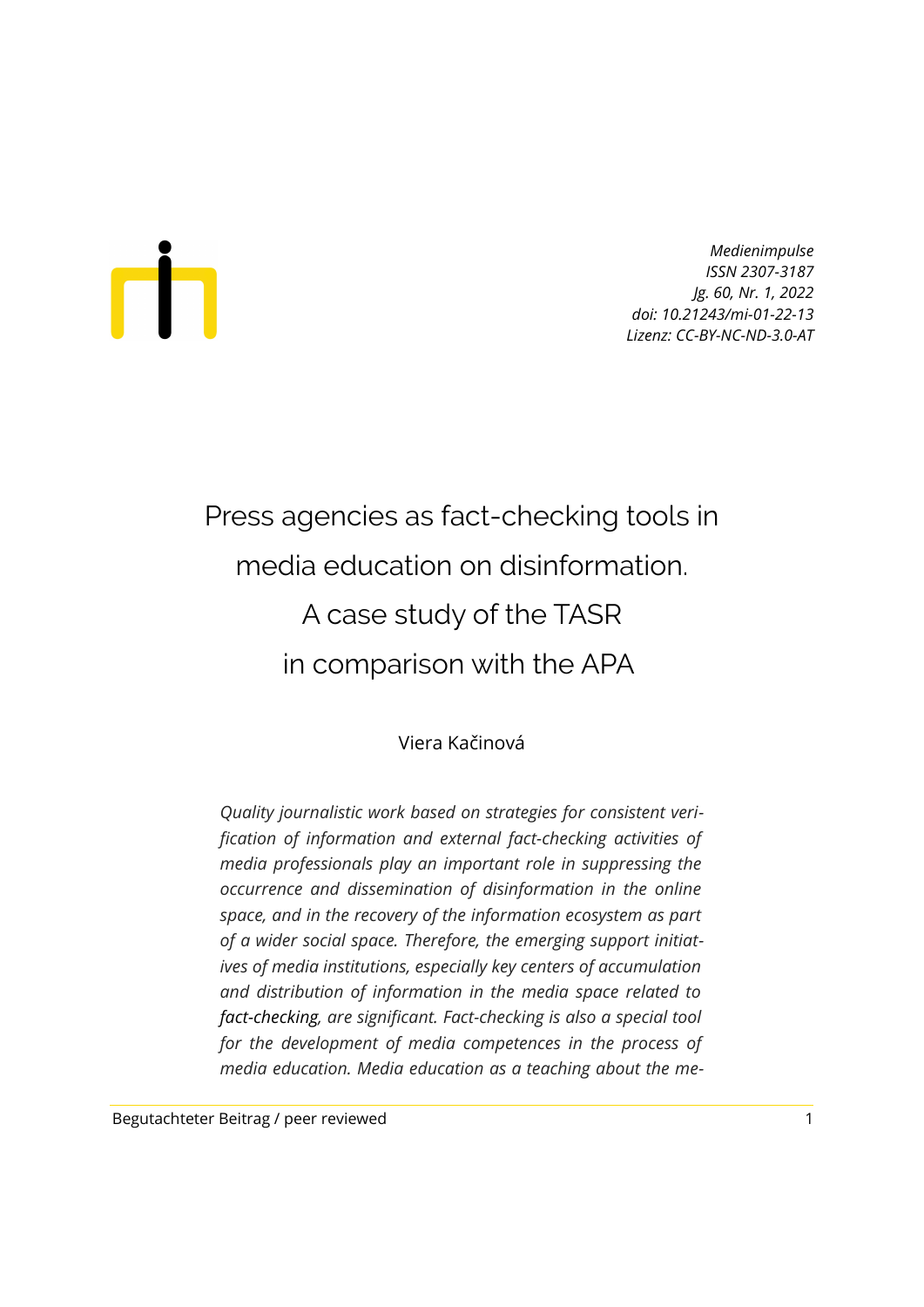*dia and their phenomena is considered to be one of the core educational mechanisms of "immunization" against fake news, and an activator of the critical approach preventing their occurrence.* 

*The focus of this study is to present the results of qualitativequantitative research, based on the analysis and comparison of two case studies – web platforms of press agencies focused on fact-checking. A particular research intention was to find out how they are becoming a tool of media education on disinformation. This is in line with the core categories of media competence development with an emphasis on the development of critical thinking. A case was the Press Agency of the Slovak Republic (TASR) in cooperation with the French press agency AFP and their platform Hoax servis, and APA-Faktenchecks of the Austrian press agency.*

*Qualitativ hochwertige journalistische Arbeit, die auf den Strategien der konsequenten Informationsüberprüfung und externen Faktenprüfungsaktivitäten von Medienfachleuten beruht, spielt eine wichtige Rolle bei der Unterdrückung des Auftretens und der Verbreitung von Fake News im Online-Raum. Das gilt gleichfalls für die Sanierung des Informationsökosystems als Teil eines größeren sozialen Raums. Daher sind aufkommende Unterstützungsinitiativen von Medieninstitutionen hinsichtlich Fact-Checking bedeutend, insbesondere von Zentren der Sammlung und Verbreitung von Informationen im Medienraum. Fact-Checking stellt gleichzeitig auch ein besonderes Instrument zur Entwicklung von Medienkompetenz(en) im Prozess der Medienbildung dar. Medienbildung als eine Form des Lernens über Medien und ihre Phänomene gilt als einer der zentralen Bildungsmechanismen der "Immunisierung" gegen Fake News und kann das kritische Handeln des Einzelnen befördern.*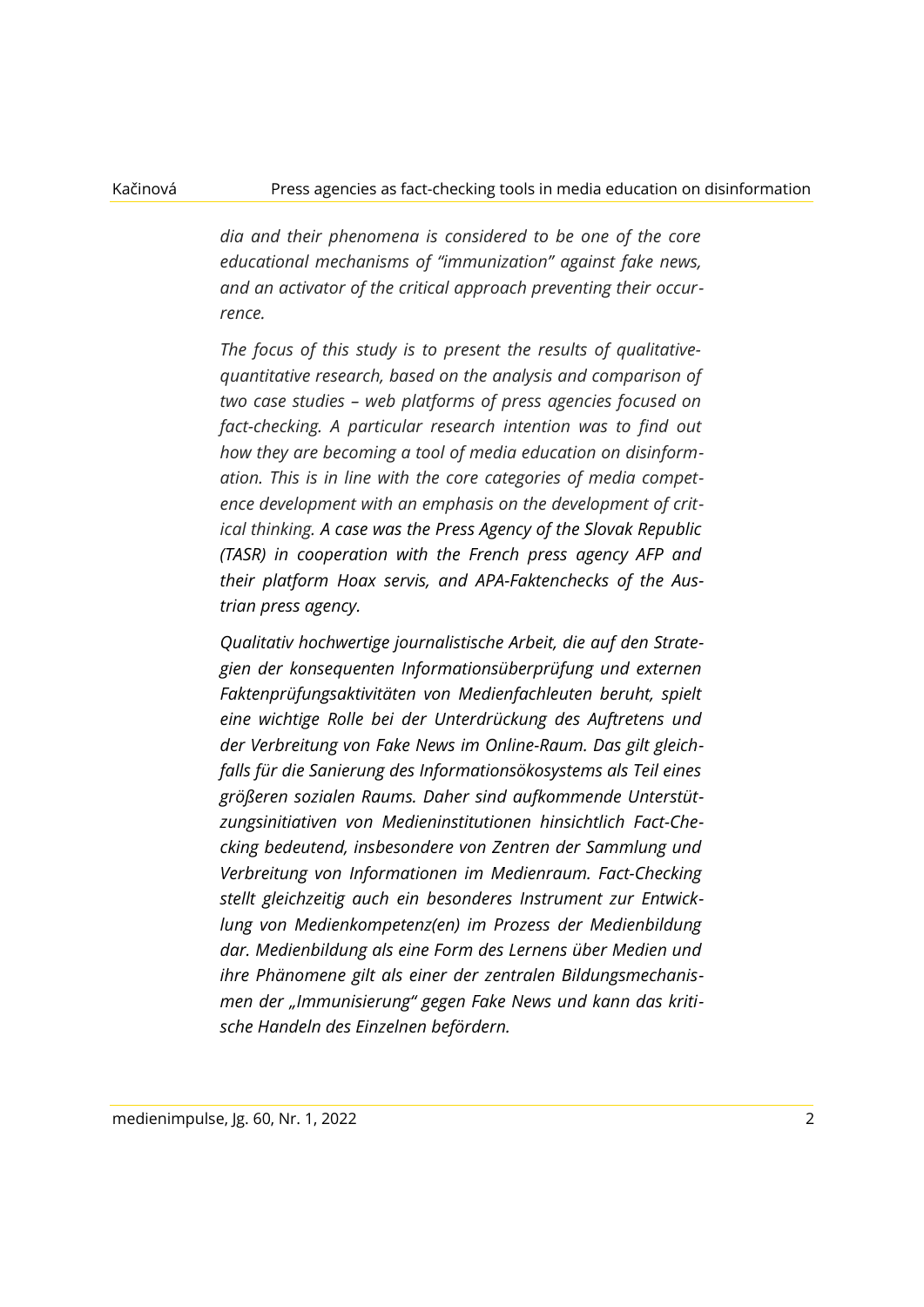### Kačinová Press agencies as fact-checking tools in media education on disinformation

*Der Fokus dieser Studie liegt auf der Präsentation der Ergebnisse einer qualitativ-quantitativen Forschung, basierend auf der Analyse und dem Vergleich von zwei Fallstudien zu Webplattformen von Presseagenturen, die auf Fact-Checking ausgerichtet sind. Die besondere Forschungsintention lag in der Frage, wie diese Plattformen zu einem Instrument des medialen Lernens über Desinformation werden; und dies im Einklang mit den Grundkategorien der Medienkompetenzentwicklung und vor allem der Entwicklung von kritischem Denken. Die untersuchten Plattformen sind "Hoax servis" der slowakischen Presseagentur TASR in Kooperation mit der französischen Presseagentur AFP und "APA-Faktenchecks" der österreichischen Presseagentur APA.*

1. Disinformation – media education – fact-checking – interdependencies

> Online disinformation, as a type of information disorder (Wardle/Derakhshan 2017), is one of the most threatening for the quality of the media and social space due to its deliberate untruth and harmfulness. According to Communication from the European Commission *Tackling online disinformation: a European Approach* COM(2018)236 of 26/04/2018 disinformation is defined as

verifiably false or misleading information that is created, presented and disseminated for economic gain or to intentionally deceive the public, and may cause public harm. Public harm comprises threats to democratic political and policymaking processes as well as public goods such as the protection of EU citizens' health, the environment or security (European Commission 2018: 3–4).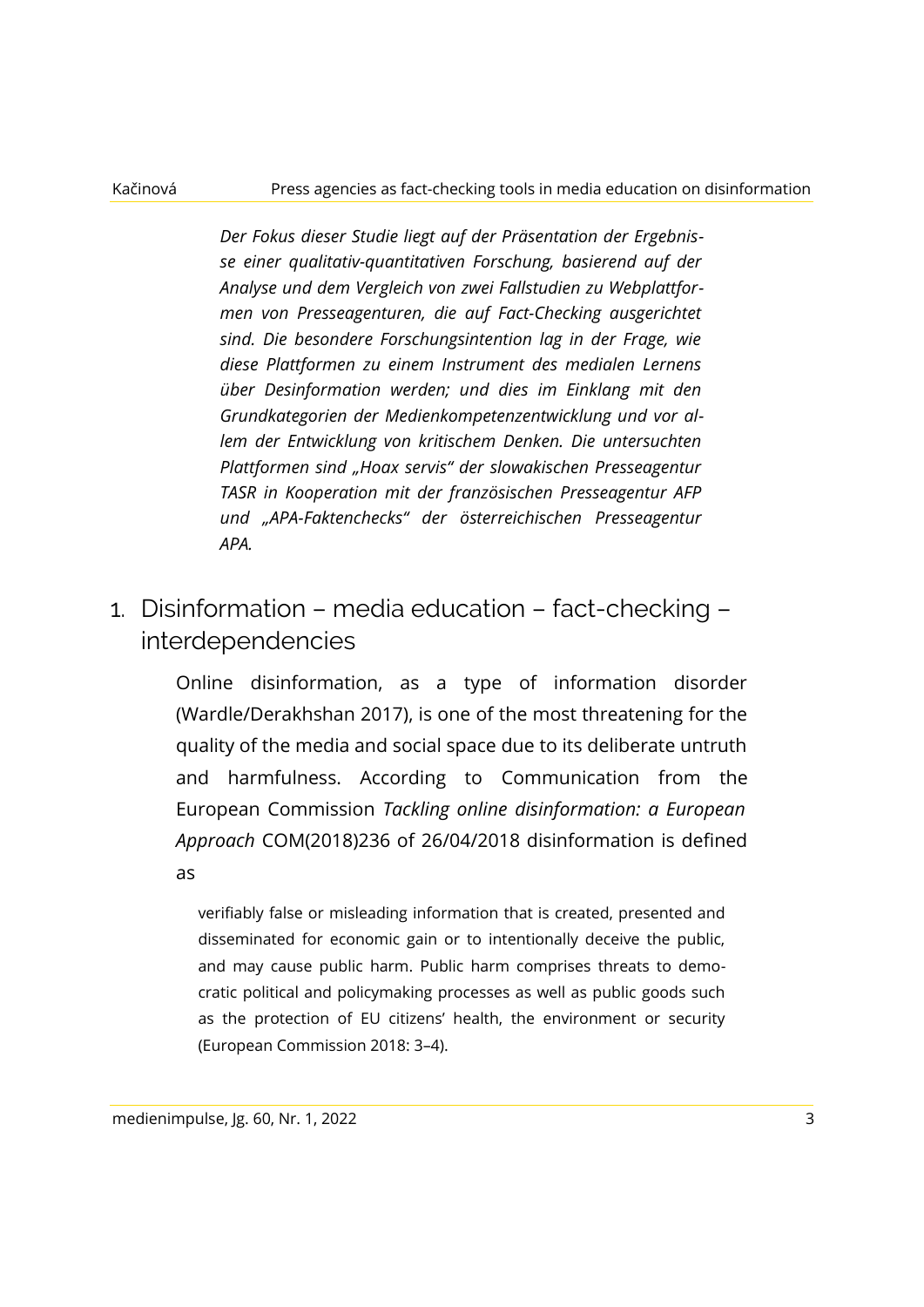### Kačinová Press agencies as fact-checking tools in media education on disinformation

This type of information takes the form of false context, imposter content, manipulated content and fabricated content (Wardle/Derakhshan 2017: 20). The problem of such information in the form of circulating fake news or some groups of hoaxes lies in the distortion or manipulation of the very reality as well as the recipient's perception and evaluation of reality. It is particularly problematic due to its potential to inadequately influence people's attitudes and behaviours, and leading them to think and act differently than they would if they were properly informed (Southwell/ Thorson/Sheble 2018: 2, in: Guo, Vargo 2018: 3). This has serious consequences for the fulfilment of the fundamental rights of the individual and his/her functioning in support of democratic social processes and, especially in the context of the current Covid-19 pandemic, the threat to the health of citizens.

The extent of the dissemination of such content representing the reduced quality of information online and the extent of its social impact on shaping public opinion in various areas has resulted at the international level in the development of several strategic initiatives and measures aimed at regulating the problem. These include a comprehensive action plan of the European Commission, or its expert group, to address the dissemination and impact of online disinformation in Europe and to ensure the protection of European values and democratic systems. It includes proposals for central strategies and responsible actors in the fight against various types of disinformation (A multi-dimensional approach to disinformation 2018). They attribute the role to the media and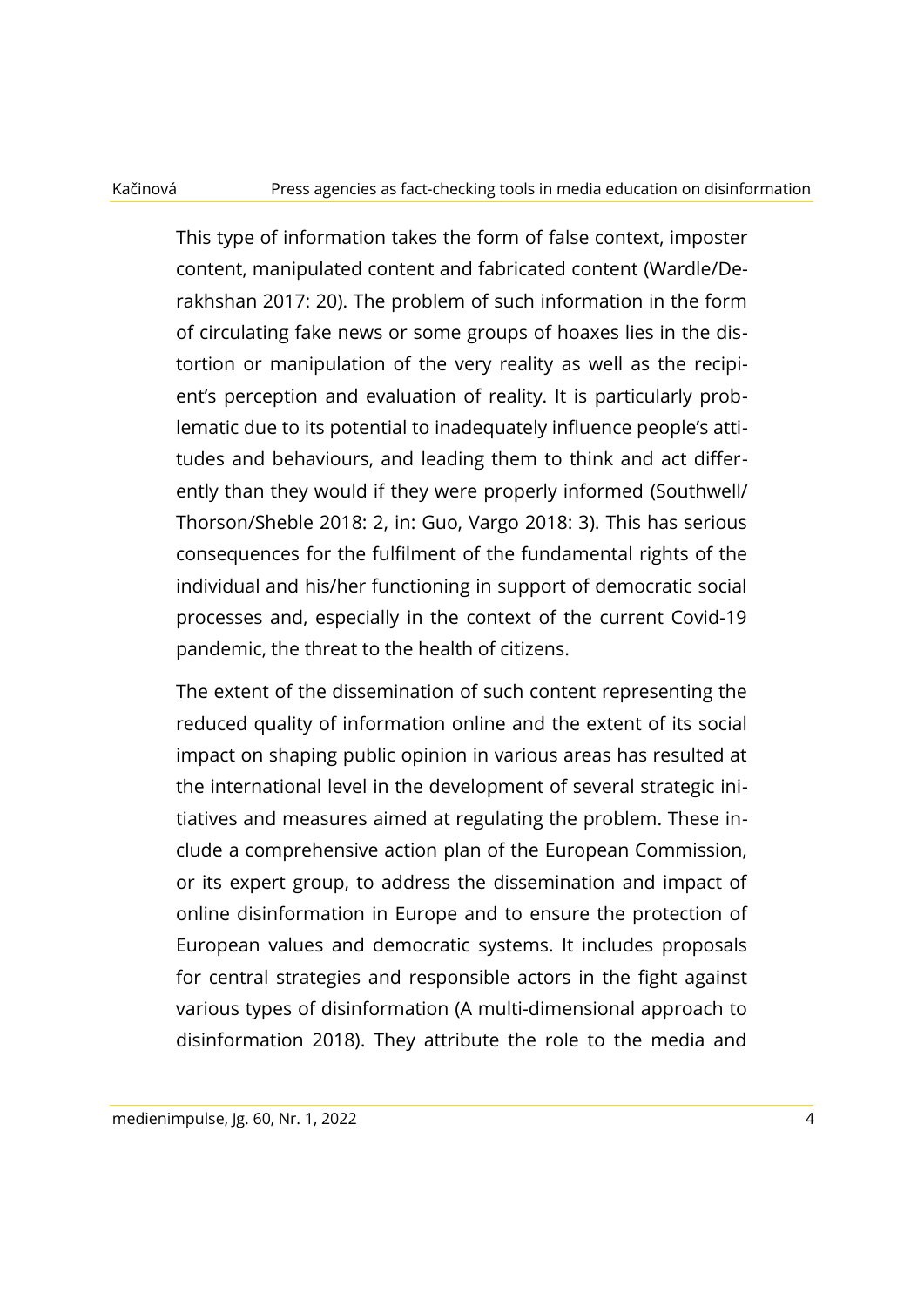journalists themselves, as well as to the recipients of the media, by developing tools that strengthen their ability to counter disinformation and promote their media and information literacy as a defense (European Commission 2018: 5). Media literacy, or media competence, as an output of media education in relation to deliberately false and harmful information, includes the development of an individual's ability in interaction with media contents, such as:

- sovereign orientation in various written and spoken communications together with the ability to quickly distinguish essential, factual information from "information ballast";
- recognition of hidden meanings, manipulation techniques, inaccurate, incomplete information and statements;
- distinguishing a serious, verified message / statement from a subjective, factless communication (Niklesová 2010: 24).

At the same time, it indicates the ability of an individual to determine the type of media statements offered, to assess their credibility and to evaluate their communication intention, or to associate them with other statements (Mičienka/Jirák 2007: 9). The concept of Media and Information Literacy – MIL emphasizes the need to develop the ability to recognize and distinguish quality journalism from pseudo-journalism (information of dubious quality), the ability to recognize and resist manipulation in connection with disinformation presented as news (Ireton/Posetti et al. 2018: 70). Media education and development of media competence in this area specifically includes:

• knowledge of the media environment and its elements, including those that threaten the functioning of the media ecosystem so that the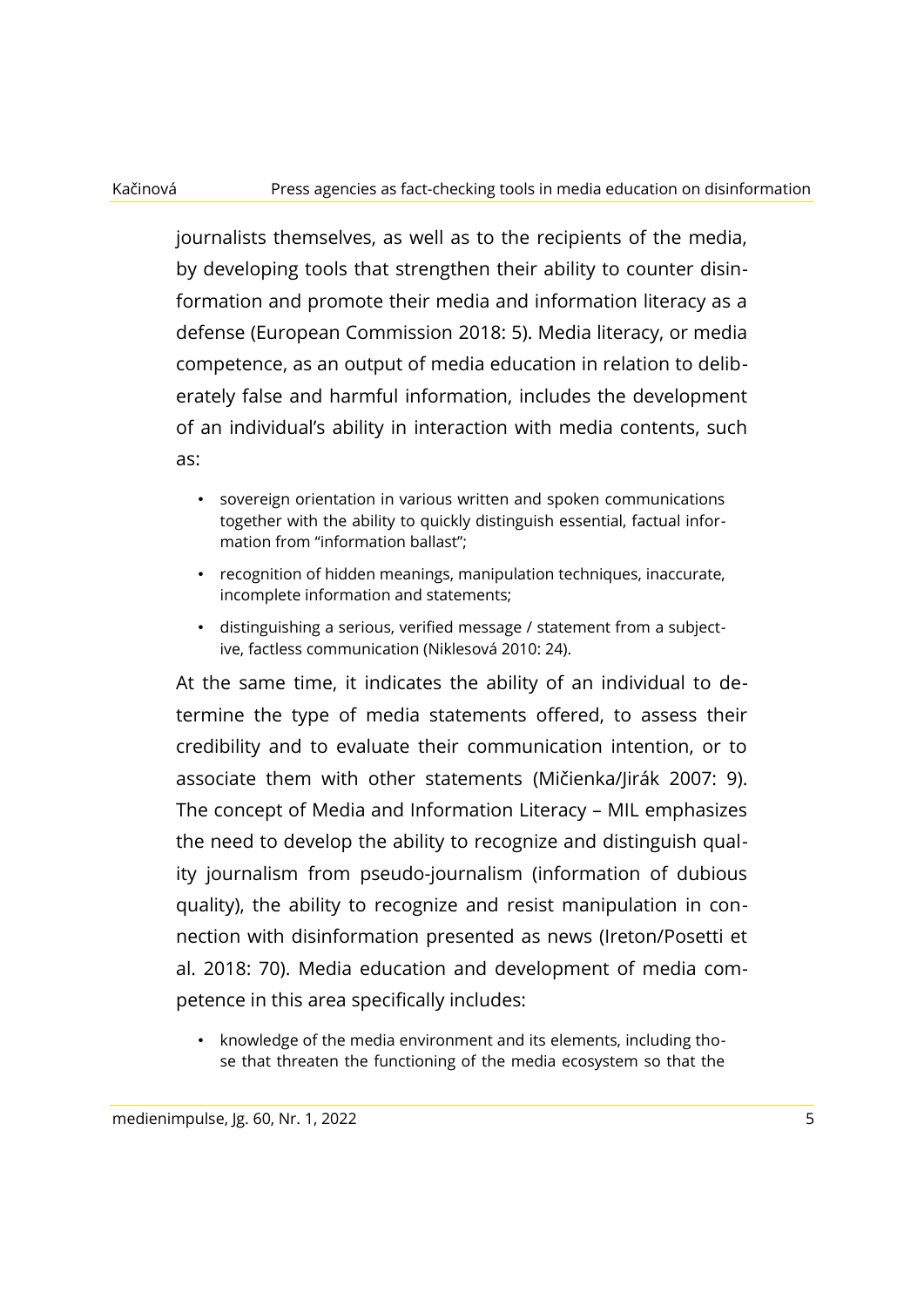individual is able to understand the organizational, economic, political, technical conditions of the media in a wider social (global) context and their impact on the individual or society;

• media evaluation – development of analytical and reflexive-evaluation skills in relation to media content, especially the key ability of critical thinking, which is a prerequisite for judicial and prudent media consumption (Petranová 2013: 468). It includes distinguishing values, ideologies, orientation in value systems mediated by the media and detection of possible manipulative influences (Kačinová 2015: 65).

Fact-checking tools as a pragmatic methodology of journalism, understood at the same time as a strategy supporting the development of an individual's media competence, become special tools for developing an individual's ability to resist fake news (Lotero-Echeverri/Romero-Rodríguez/Pérez- Rodríguez 2018: 296). Strengthening fact-checking capabilities in the traditional meaning of journalistic work concerns internal fact-checking procedures prior to publication, and, in the newer sense, denoting stories that publicly assess the veracity of statements made by politicians, journalists, or other public figures (Graves/Amazeen 2019).

Internal fact-checking, which is the essence of journalism, has a history. According to Graves and Amazeen, as a special editorial practice carried out by specialists, it reflected the growing importance of the duty of accuracy in professional journalism circles as a result of the Progressive Era. In the 1920s, the first fact-checking departments arose in Time magazine and The New Yorker, and the practice later expanded to other American magazines (2019: 3). In the European context, one of the most famous and prestigious fact-checking newsrooms belonged to the German news magazine Der Spiegel. The role of the independent profession of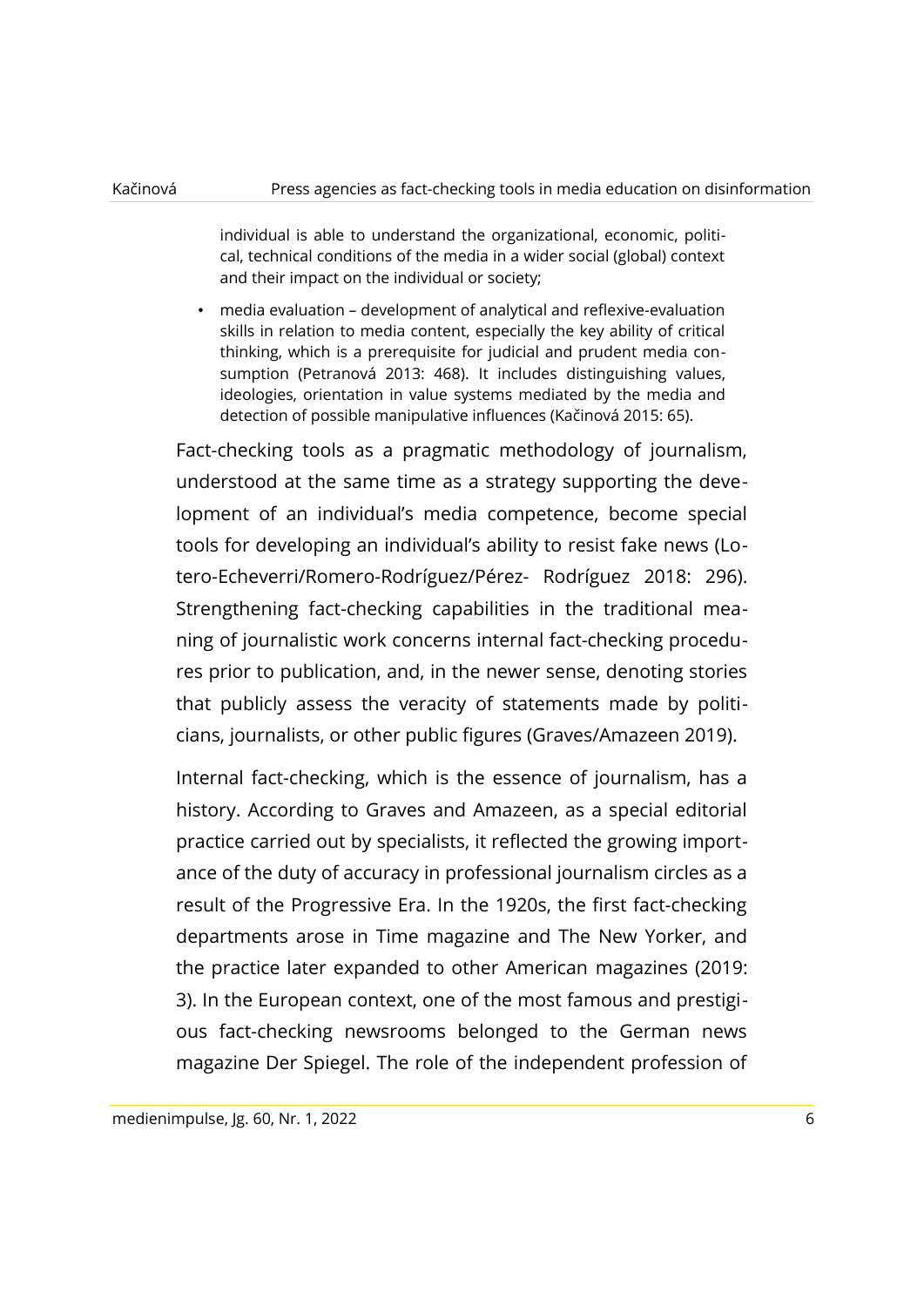fact-checkers and verifiers, or even "researchers", has gradually become a routine responsibility of editors and authors.

The practice of external fact-checking is historically linked to "political" fact-checking on the Internet. Organisations specialising in this have been established in several countries around the world since the first websites appeared in the United States in early 2000 (Graves/Amazeen 2019: 1). The first professional political-news platforms included FactCheck.org in 2003 and PolitiFact (awarded the Pulitzer Prize two years after its creation) and The Washington Post's Fact Checker in 2007. Gradually, major news outlets, such as The New York Times, CNN, BBC, Le Monde, O Globo and others, began to conduct the political fact-checking. According to the *Duke Reporters' Lab* in North Carolina, which maintains a database of global fact-checking sites, approximately 353 fact-checking organizations or platforms are active worldwide (Duke Reporters' Lab 2022).

Currently, large hubs are being created in the European context, including external fact-checking activities and research in the given area. An example is the European project CEDMO (*Central European Digital Media Observatory*) based in Prague, co-funded by the European Commission through the Connecting Europe Facility (CEF). It is focused on identifying, investigating and clarifying the causes and impact of information disorders, especially disinformation in Central Europe, particularly in the Czech Republic, Slovakia and Poland. It brings together four universities and one research institute from the Czech Republic, Slovakia and Poland,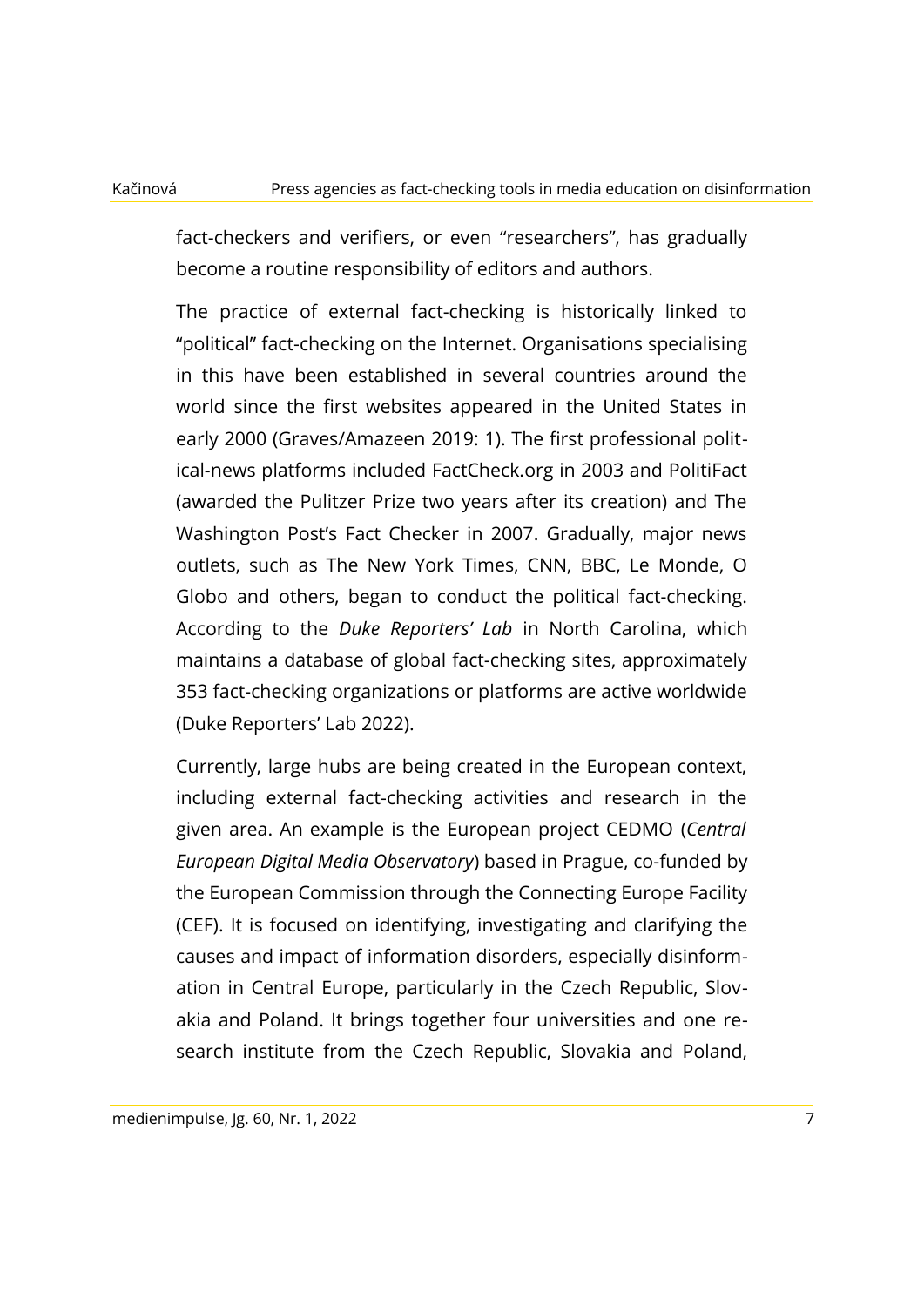five fact-finding organizations (including the French news agency AFP) and one technology company. It is part of the European Digital Media Observatory (EDMO) network and is one of eight European research centres on disinformation.

Thus, Internal and External fact-checking are central tools in the context of spreading online disinformation. This is part of overcoming the current crisis of the quality of journalistic practice and the accompanying reduction of the importance and power of the traditional, in particular news, media and servers. Serious work with facts and their verification is a tool for strengthening the quality of media work, thus playing a key role in the need to maintain a good brand and customer confidence (European Commission 2018: 28). External fact-checking re-emphasizes the position of fact-checkers as a journalistic profession, and is therefore a tool to increase its reputation with the audience. As part of the necessary measures to strengthen the work of journalists and the position of journalism, it can be seen as part of actions aimed at re-establishing a new dialogue between journalists and the audience, which helps to restore their confidence (Pérez Tornero et al. 2018: 228). The purpose of the external practice of fact-checking, or verification of information, as a specific service to the public, is to check the extent to which public discourses are or are not conditioned by available facts. In addition to analysing information sources and using other techniques (e. g. data confrontation), fact-checking seeks to provide citizens with more information to understand reality and to make a critical analysis of events. Be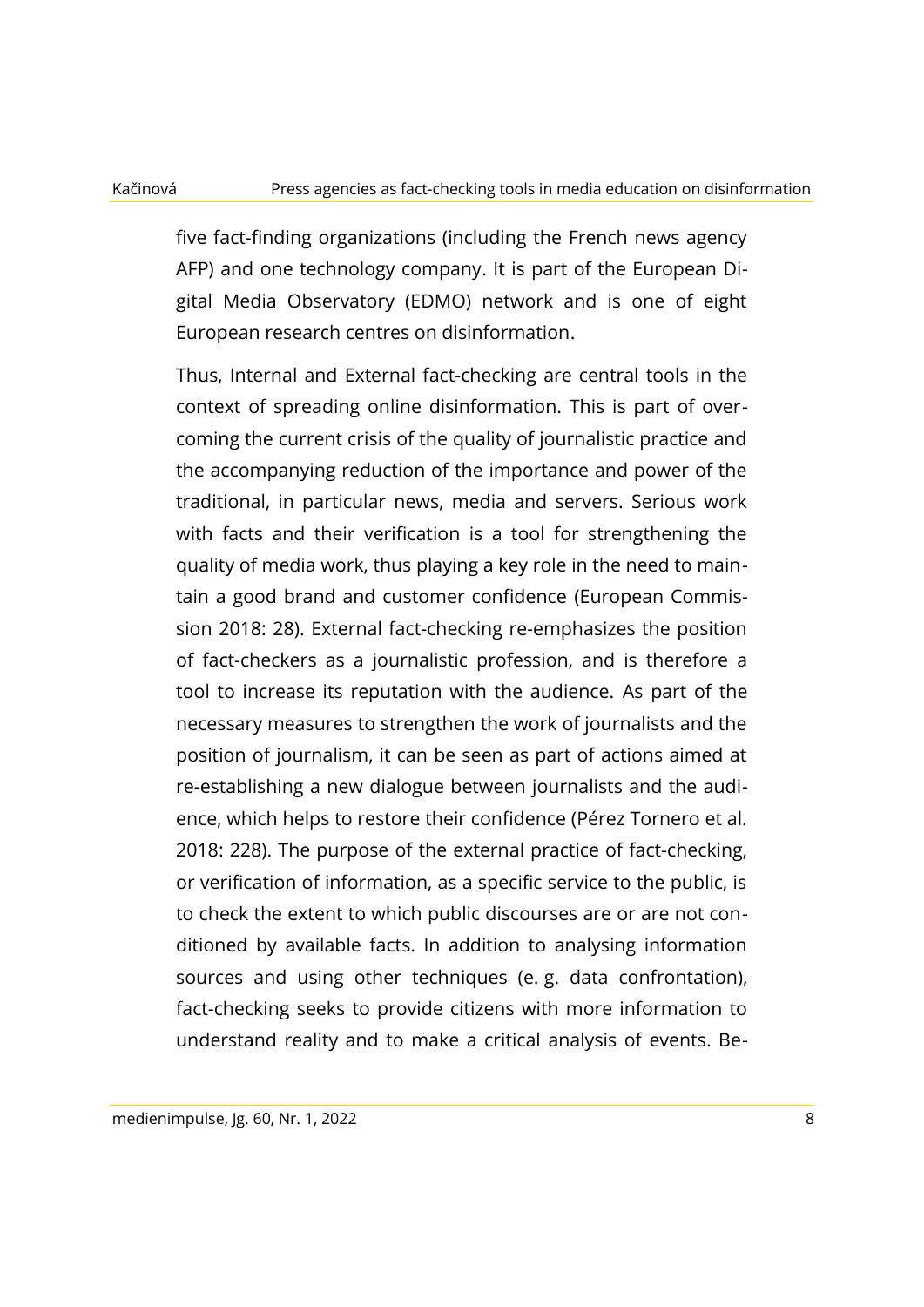sides providing data and access to information, members of society are encouraged to make more informed decisions and be less receptive to potential attempts at manipulation by political party leaders, business and other companies or social actors, including media professionals (Echt 2014: 6). Undoubtedly, this also fulfils the educational dimension.

Fact-checking becomes a special tool for developing the key quality of media education – critical thinking, which is necessary to distinguish information from pseudo-information or disinformation. This, in turn, is a tool for the recipient's proactive approach to media disinformation. Critical thinking is associated with a certain degree of scepticism in accepting the truth of media content, that is to say, with a certain healthy, not destructive attitude of doubt. It means, recognizing that "everything can be viewed from different angles and that everything can be interpreted from different starting points" (Nutil 2018: 101). At the same time, however, it is an individual's ability to decide when and to what extent the information is (may be) true, when it is misleading or false, or to reveal the causes and intentions in the background. Critical thinking is a tool that allows you to assess, that is, to confirm or refute the truth of the statements presented and the correctness of the arguments, while the mind acts with a certain "caution" (Moore/ Parker 2009: 3), but at the same time it reaches certainty in judgment. More generally, critical thinking allows for the examination and testing of various circumstances, contextual factors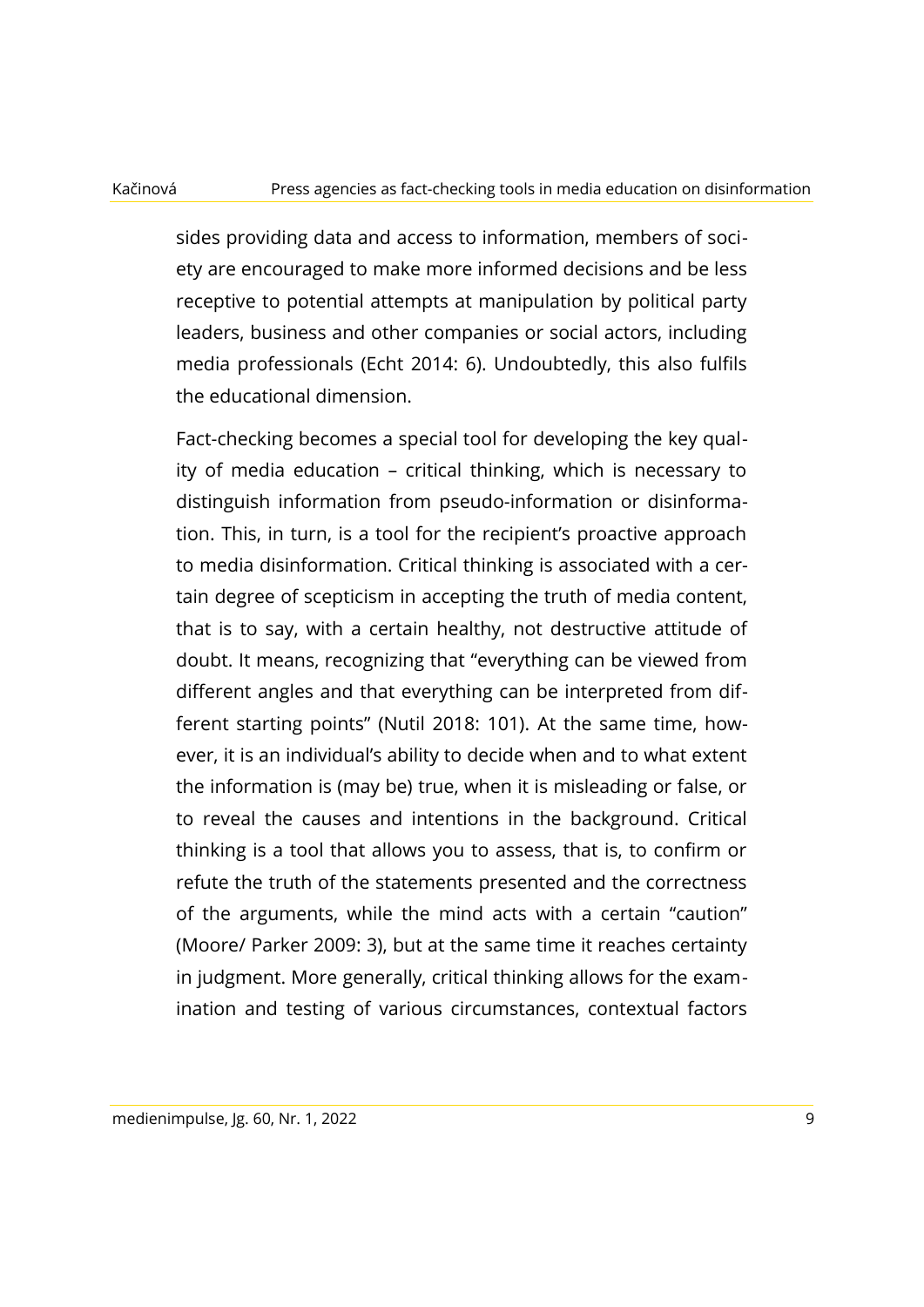and connections related to a media communication or its content, and for taking one's own stand (Kačinová 2019: 72–73).

UNESCO (Ireton/Posetti et. al. 2018: 76) recommends in its publication *Journalism, 'Fake News' & Disinformation : Handbook for Journalism Education and Training* the approaches of P. Facione and his work *Critical Thinking: What It Is and Why It Counts*. In this approach, critical thinking involves developing a whole set of core skills:

| Interpretation   | Comprehension and expressing the meaning or signifi-<br>cance of a wide variety of experiences, situations, data,<br>events, judgments, conventions, beliefs, rules, procedu-<br>res, criteria.                                                                                                                                             |
|------------------|---------------------------------------------------------------------------------------------------------------------------------------------------------------------------------------------------------------------------------------------------------------------------------------------------------------------------------------------|
| Analysis         | Identification of intended and actual inferential relati-<br>onships among statements, questions, concepts, des-<br>criptions and other forms of representation intended to<br>express belief, judgment, experience, reasons, informa-<br>tion, opinions                                                                                    |
| Evaluation       | An assessment of the credibility of a statement or other<br>representations which are accounts or descriptions of a<br>person's perception, experience, situation, judgment,<br>belief, or opinion; and to assess the logical strength of<br>the actual or intended inferential relationships among<br>statements, descriptions, questions. |
| <b>Inference</b> | Identify and provide elements needed to draw reasona-<br>ble conclusions; to form conjectures and hypotheses; to<br>consider relevant information and to educe the conse-<br>quences flowing from data, statements, principles, evi-<br>dence, judgments, beliefs, opinions, concepts, descripti-<br>ons, questions.                        |
| Explanation      | Ability to present the results of one's own reasoning in<br>a coherent way. This means giving others a complete<br>view of the results in terms of the evidential, conceptu-<br>al, methodological, criteriological and contextual consi-<br>derations upon which one's results were based, also                                            |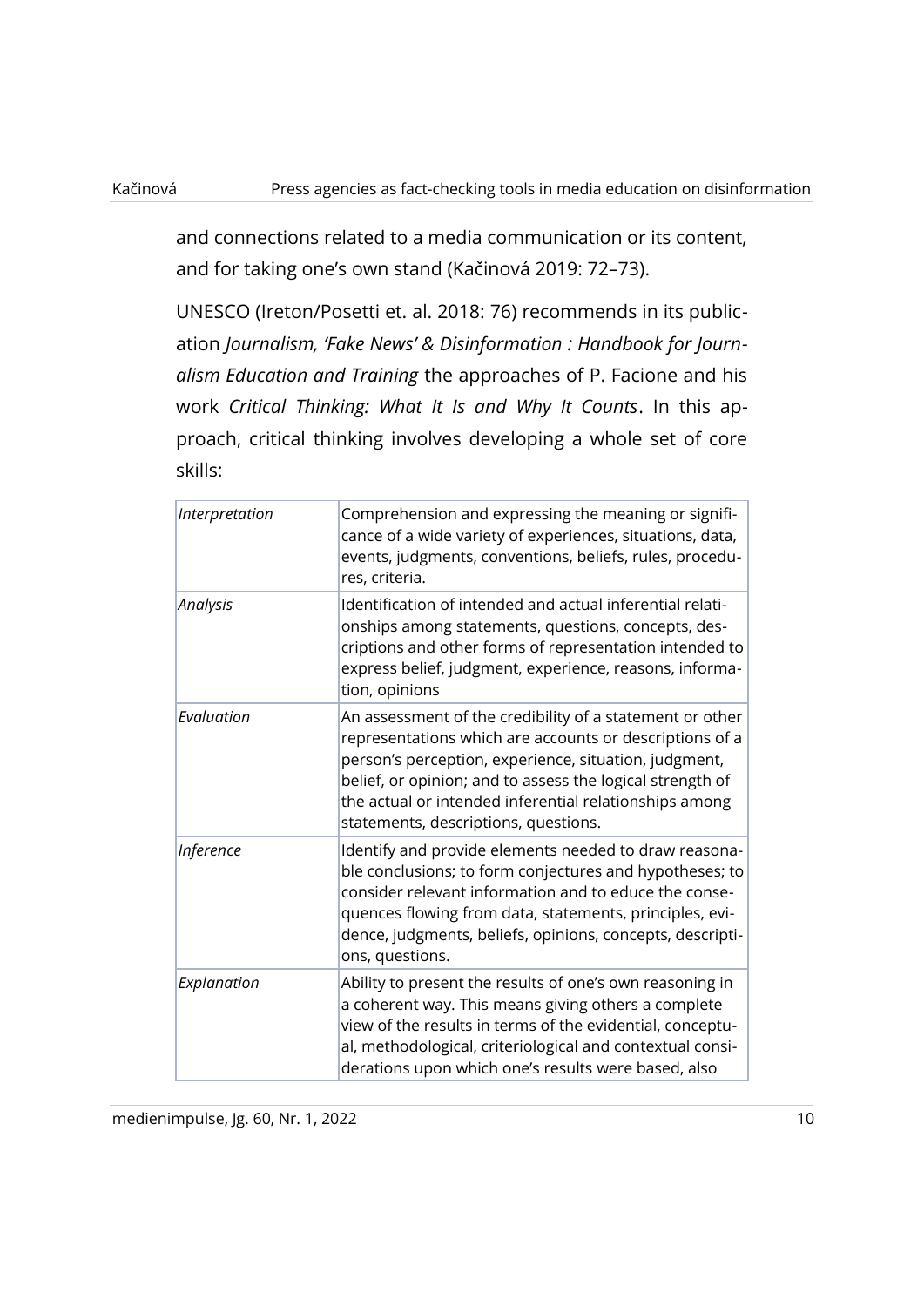### Kačinová Press agencies as fact-checking tools in media education on disinformation

|                 | presenting one's reasoning in the form of cogent argu-<br>ments.                                                                                                                                                                                                                                                                                       |
|-----------------|--------------------------------------------------------------------------------------------------------------------------------------------------------------------------------------------------------------------------------------------------------------------------------------------------------------------------------------------------------|
| Self-regulation | Self-consciously to monitor one's cognitive activities, the<br>elements used in these activities and the results educed<br>from the application of one's own analytical and evalua-<br>tion skills, as well as the assessment of one's own infe-<br>rential judgments in order to challenge, confirm or cor-<br>rect one's reasoning or one's results. |

*Table 1: Key cognitive skills of critical thinking according to Facione (2013, p. 5–7) (conf. Critical Thinking: A Statement of Expert Consensus for Purposes of Educational Assessment and Instruction. Peter A. Facione, principle investigator, The California Academic Press, Millbrae, CA, 1990).*

These are key qualities in our research topic as well.

### 2. Press and news agencies and fact-checking

Press and news agencies play a key role in the media sector for searching, processing and making information available. In the broader impact and fulfillment of their public mission, including diverse customer groups and the general public, their offers are subject to quality requirements such as accuracy, objectivity, relevance, fastness and comprehensibility (Agenturjournalismus 2016). The common shared value system of all agencies is a commitment to provide reliable, fact-oriented and impartial news (Vyslozil 2014). In doing so, they create a counterweight to social media coverage, especially the disinformation scene. Within the circular cycle of working with information, they naturally become verifiers of information in accordance with the qualities guaranteed by them, especially in providing external fact-checking services. Currently, the world's major news agencies have fact-check-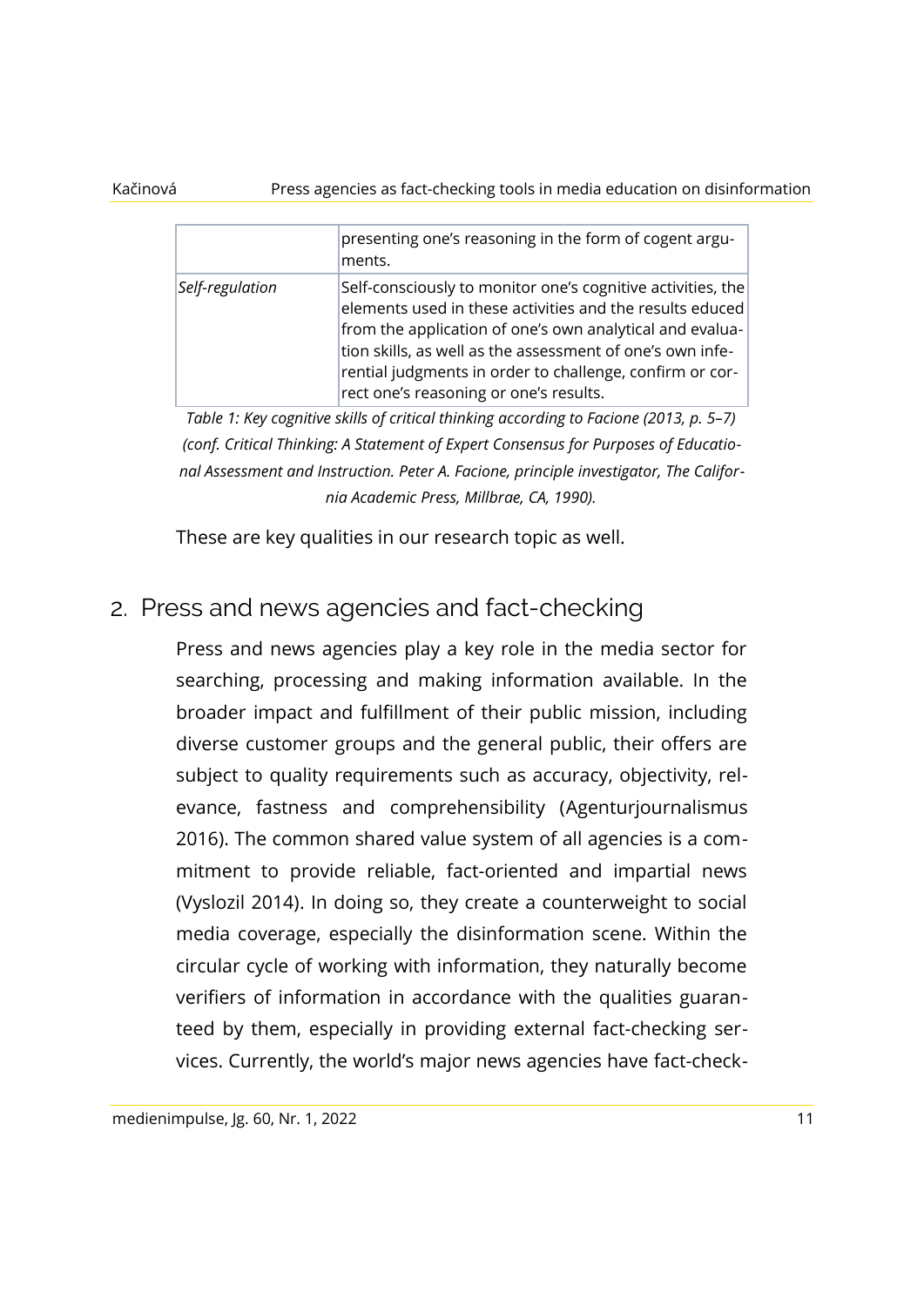ing projects available to the public. These are, for example, AP Fact Check, Reuters Fact Check, Efeverifica, dpa-Faktencheck and others.

The external services of press agencies in the field of fact-checking are based primarily on the guarantee of internal fact-checking. For example, AFP claims that fact-checking has been a core element of its work as a global news agency for more than 180 years (AFP 2021a). At the same time, they rely on professional verification teams specialized in disinformation and interdisciplinary fact-checking, including tools for automatic verification of online content in audiovisual texts. Also in accordance with European recommendations, voluntary partnerships are currently being formed with social media platforms and external factchecking initiatives (European Commission 2018: 28). Examples of such projects can be found across the media sphere. The factchecking project of the French AFP, cooperating with Facebook, occupies a special position.

AFP, as the world's third largest agency, has a state subsidy to fulfil its service of providing impartial news in the public interest in France as well as abroad. The fact-checking project in the form of a portal focused on verifying facts and statements was created in response to the spread of online disinformation and false allegations during the campaign before the presidential election in France in 2017 (AFP 2021a). Since then, it has grown into a leading global project available in 24 languages (as of October 16, 2021) for the public and the media. It aims to provide factually verified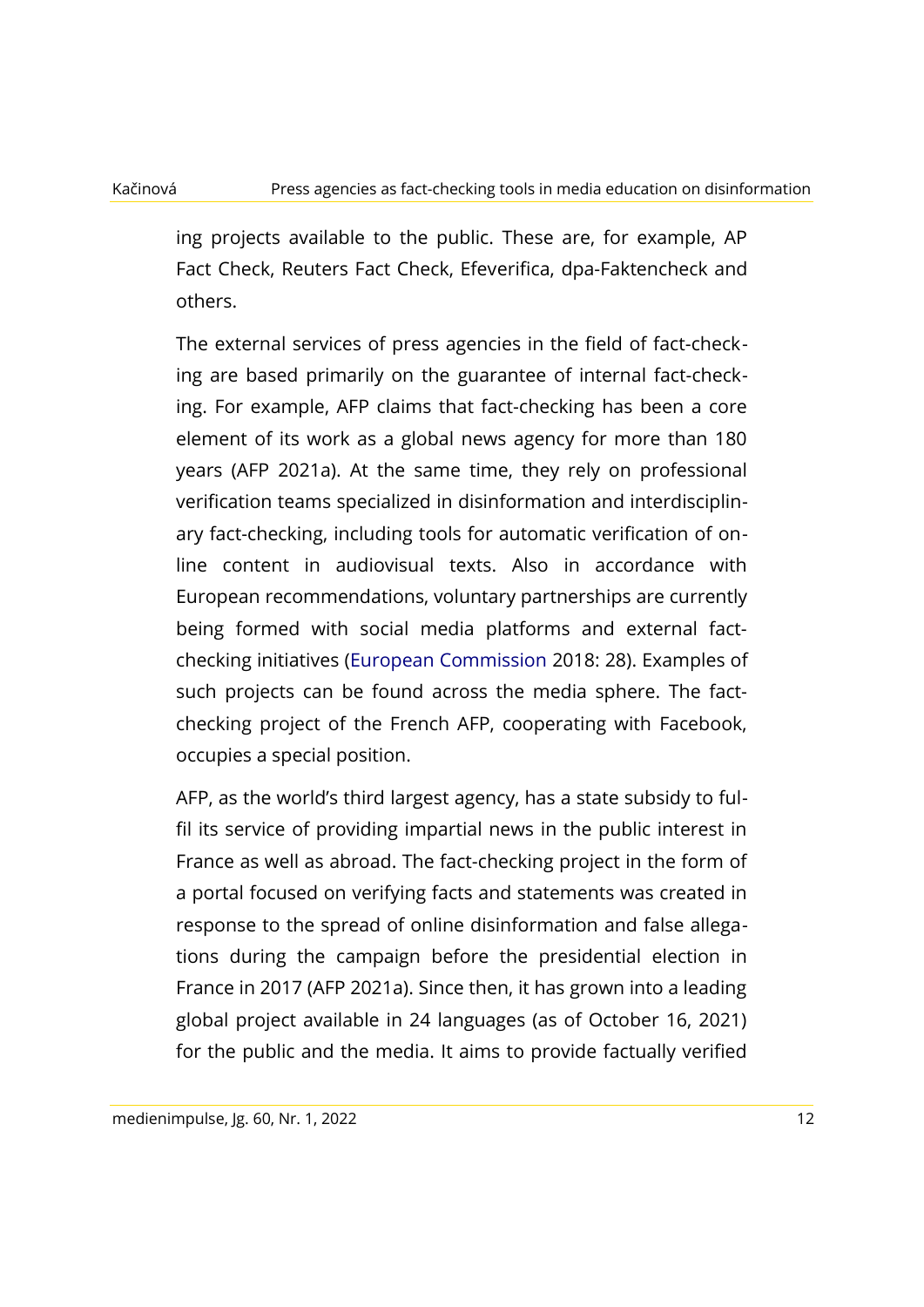conclusions about online circulating information in social media posts, news, videos or public statements. Its activities are provided by a network of fact-checking editors distributed across the continent and a worldwide network of journalists based in Paris, Hong Kong, Washington DC, Johannesburg and Sydney, Manila, Dhaka, Bangkok, Delhi, Seoul. Through regional editors and collaborating journalists, it captures not only global but also partial cultural contexts, including the Slovak one (since February 2020). It is provided by one Slovak fact-checker, a journalist cooperating with 5 foreign editors.

The work of fact-checkers is governed by the principles of journalistic conduct, according to the key principles of the AFP World Agency, the AFP Charter and the IFCN code of principles of Poynter Institute (The International Fact-Checking Network), of which the AFP is a signatory. These commit to accuracy, objectivity, impartiality, independence, integrity, transparency in financing, operation, working methodology as well as procedures for publishing any corrections. The criteria for selecting a post that becomes subject to fact-checking are posts with regard to the breadth of sharing and penetration into the public debate, editorial interest, but also specific thematic connotations. In particular, information or disinformation, potentially endangering the health or lives of citizens, and those damaging democratization processes, violating human rights such as hate speech or racist acts, are subject to verification. As AFP is part of Facebook's third-party fact-checking programme, posts reported by Facebook users as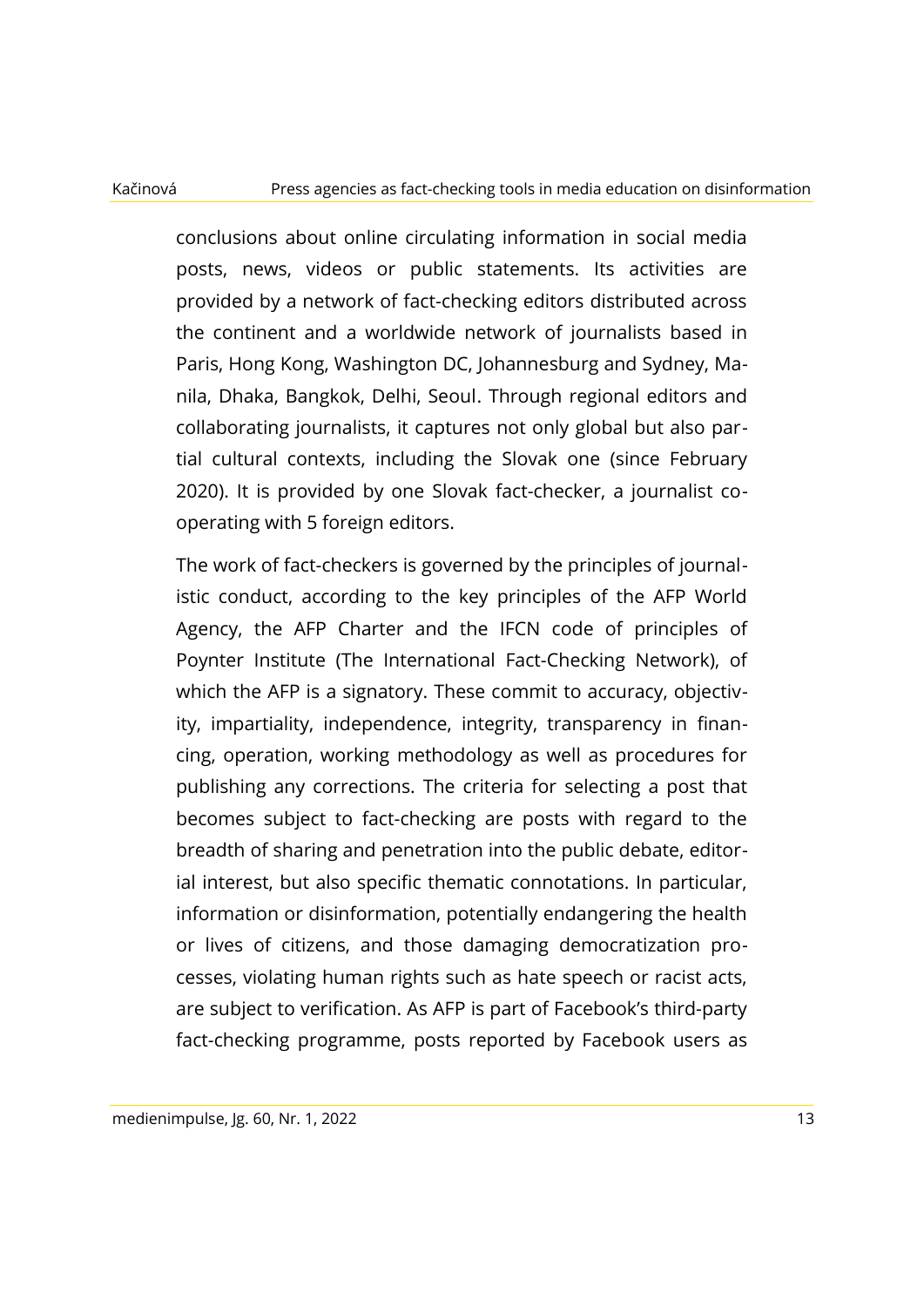false are also subject to verification. Confirming a post as false through a special label reduces its accessibility and dissemination on Facebook. As part of this task, the AFP is a Fact-Checking partner of Facebook in 18 European countries (Michalopoulos 2021).

In Slovakia, the application of the project outputs is provided in collaboration with the Slovak press agency TASR, which was the subject of our analysis in comparison with the project of the Austrian press agency APA.

### 3. Methodology

The aim of our qualitative-quantitative research is to analyze and compare two case studies, fact-checking web platforms of news agencies, with a special research intention to find out how they become a tool for media education on disinformation. This is in accordance with the basic categories of the development of media competence and, in particular, critical thinking according to P. Facione (2013). A case was the Press Agency of the Slovak Republic (TASR) in cooperation with the French press agency AFP and their platform Hoax servis, and APA-Faktenchecks of the Austrian press agency.

The time period was from 29.04 2020 to 31.07.2021, while the beginning of the research corresponds to the date of establishment of the Slovak platform. The basis was the information published on the above platforms and we paid special attention to the following analytical units: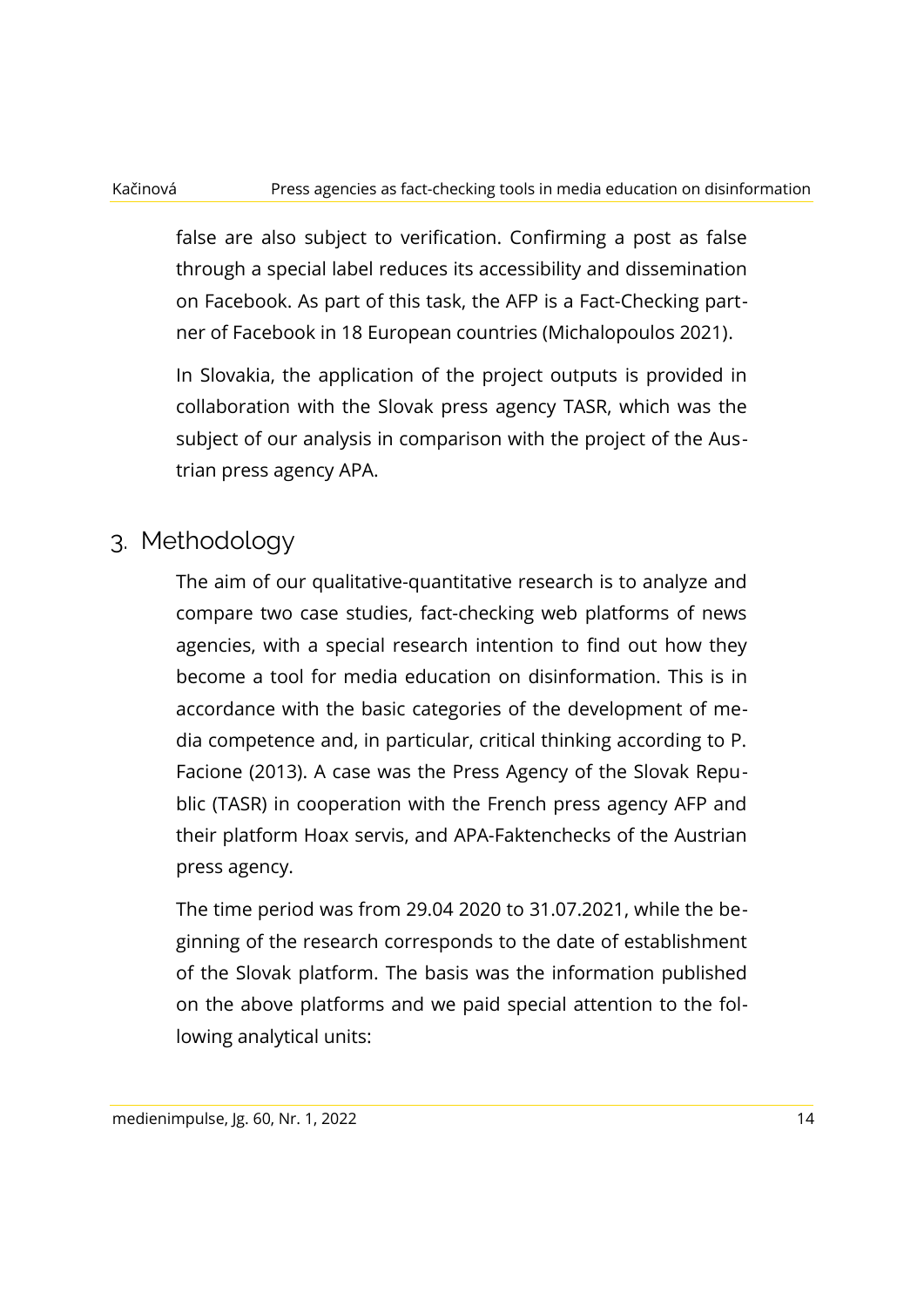- Objectives of the fact-checking platform,
- Subject and topics of fact-checking in the context of the total number of units verified,
- Structure of factenchecks and derivable methodological procedures and fact-checking tools within media education on disinformation.

### 4. Results

4.1 Objectives of the platform

### 4.1.1 TASR/AFP Hoax servis

According to Act No. 308/2008 on the Press Agency of the Slovak Republic, TASR is defined as a "public, national, independent, information institution that provides a service to the public in the field of news" (§ 2). As part of its priority tasks, it is in the public interest to make available and store news information about important events in Slovakia and around the world for the public, including the main Slovak media, which are customers of the agency service. For its service to the public, it has set up an internet news portal *Teraz.sk*, which includes a portal for detecting hoaxes: *Hoax servis*.

The superior and primary goal of the fact-checking project, which is provided in cooperation with the AFP, is the fulfilment of the public interest in connection with the mission and goals of the institution. According to Vladimír Puchala, Director General of TASR:

The importance of public agencies, which provide verified information based on facts, is growing at this very time of hoaxes and demagoguery. The TASR brand is a guarantee that everyone can rely on the information marked with our abbreviation 'tasr'. On one level, we fight against un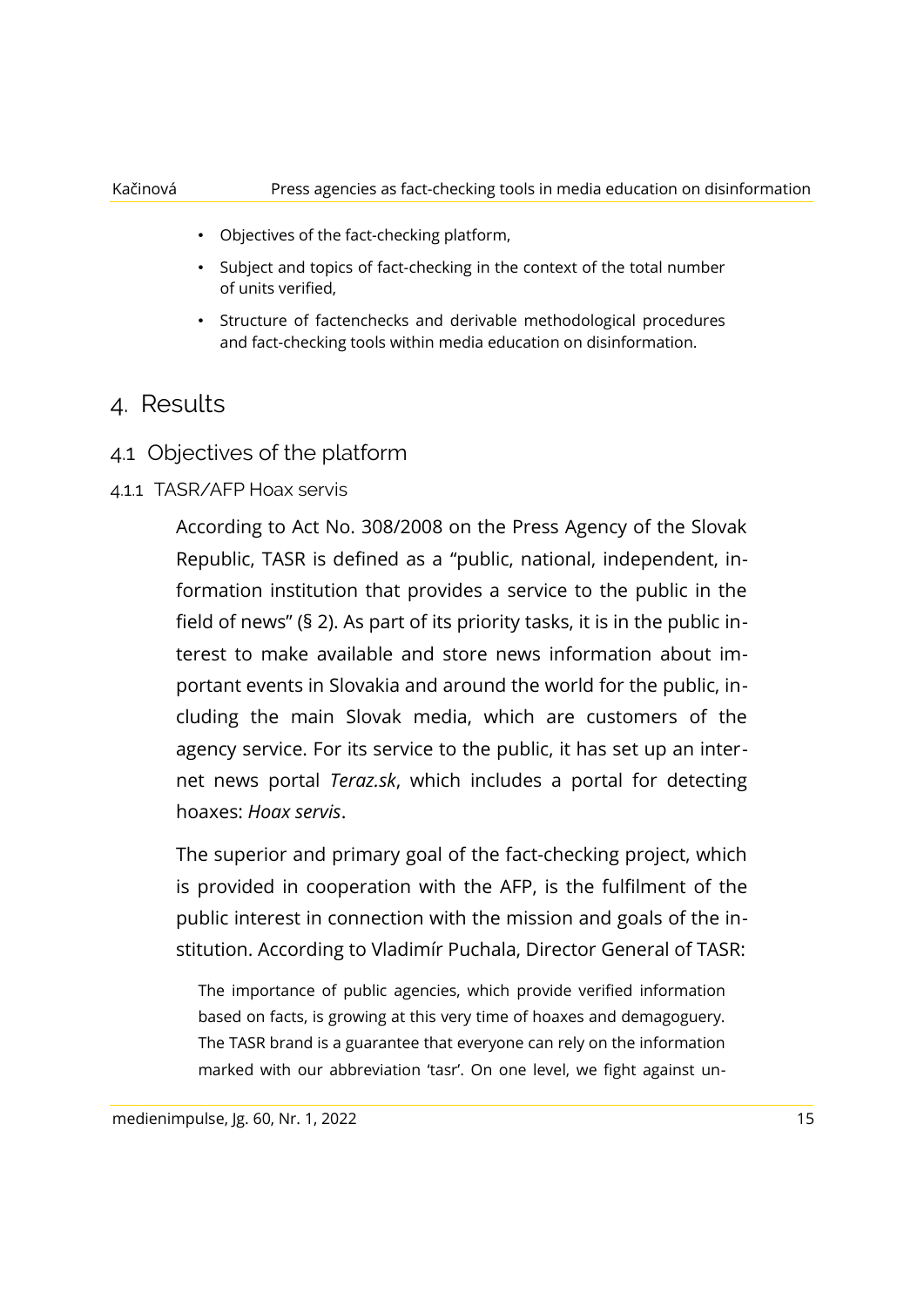truth with quality of our sources and information. On the other hand, we also want to be active in detecting hoaxes. The AFP verification program also makes sense for us in the fact that both TASR and AFP are agencies that are subsidized from public funds and perform tasks in the public interest (TASR 2020a).

The platform responds to this need especially during the Covid pandemic. The date of its creation, as well as the specified intention and thematic distribution of posts prove it. The platform is intended to reveal fake news about the coronary crisis and other hoaxes distributed on social networks, websites, platforms worldwide (TASR 2020a), but available mainly among Slovak users.

The destination of products (in the form of identified and marked hoaxes) for its customers has a clear purpose in addition to the general public – the media and journalists who purchase services, but also special target groups of the public in fulfilling the educational purpose of the project. This is proven by the placement of the project as part of the TASR educational project *TASR in each school.* This is a unique project in Slovakia to support the media competence of primary and secondary school pupils and teachers, which has been operated by the Slovak Press Agency since 2009. Within it, TASR makes its news agency service, archives and photo service and other databases available free of charge to schools in Slovakia for non-commercial use. This is for teaching media education, civic education, extracurricular activities, such as the creation of school media, especially school magazines. It also makes available the web portal *skolske.sk*, with a universal content management system, enabling students and teachers to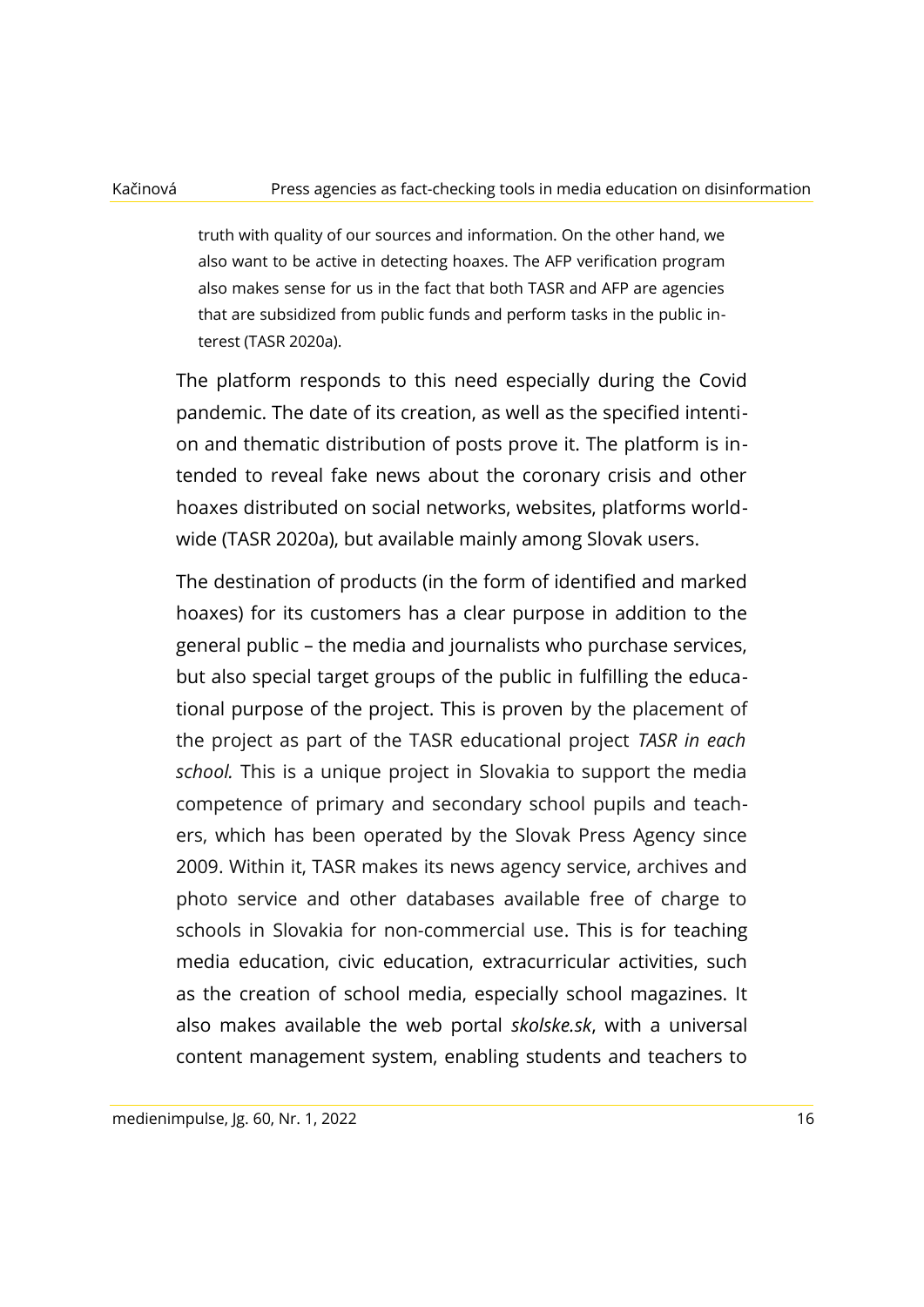publish their texts on the portal under the mentoring of TASR. These activities are one of the results of the implementation of the *Concept of Media Education in the Slovak Republic in the context of lifelong learning*. It is a central conceptual document defining the main goals and key actors in the comprehensive implementation of media education in the educational system in Slovakia. At the same time, the intention is to use the TASR Hoax servis within the teaching of the subject *agency journalism* in the study program *mass media studies* at the Faculty of Mass Media Communication of the University of St. Cyril and Methodius in Trnava. That is, in the training of future media professionals. The course is taught in external cooperation by the director of TASR. It is also expected to be used in the education of mayors of towns and municipalities in Slovakia – *TASR Academy.* Its implementation is therefore part of several levels of school and out-of-school education in Slovakia.

### 4.1.2 APA-Faktencheck

Similar to TASR, APA – Austria Press Agency is "the national press agency and leading information service provider in Austria" (APA 2020a). In contrast, it is a privately organized but equally independent company (from the state, government, political and economic institutions and groups) (APA 2021b). Its basic mission is to provide quality news, information and IT services to the media, political institutions and companies (APA 2021c). APA Faktencheck is a multimedia editorial division of APA. It consists of a team of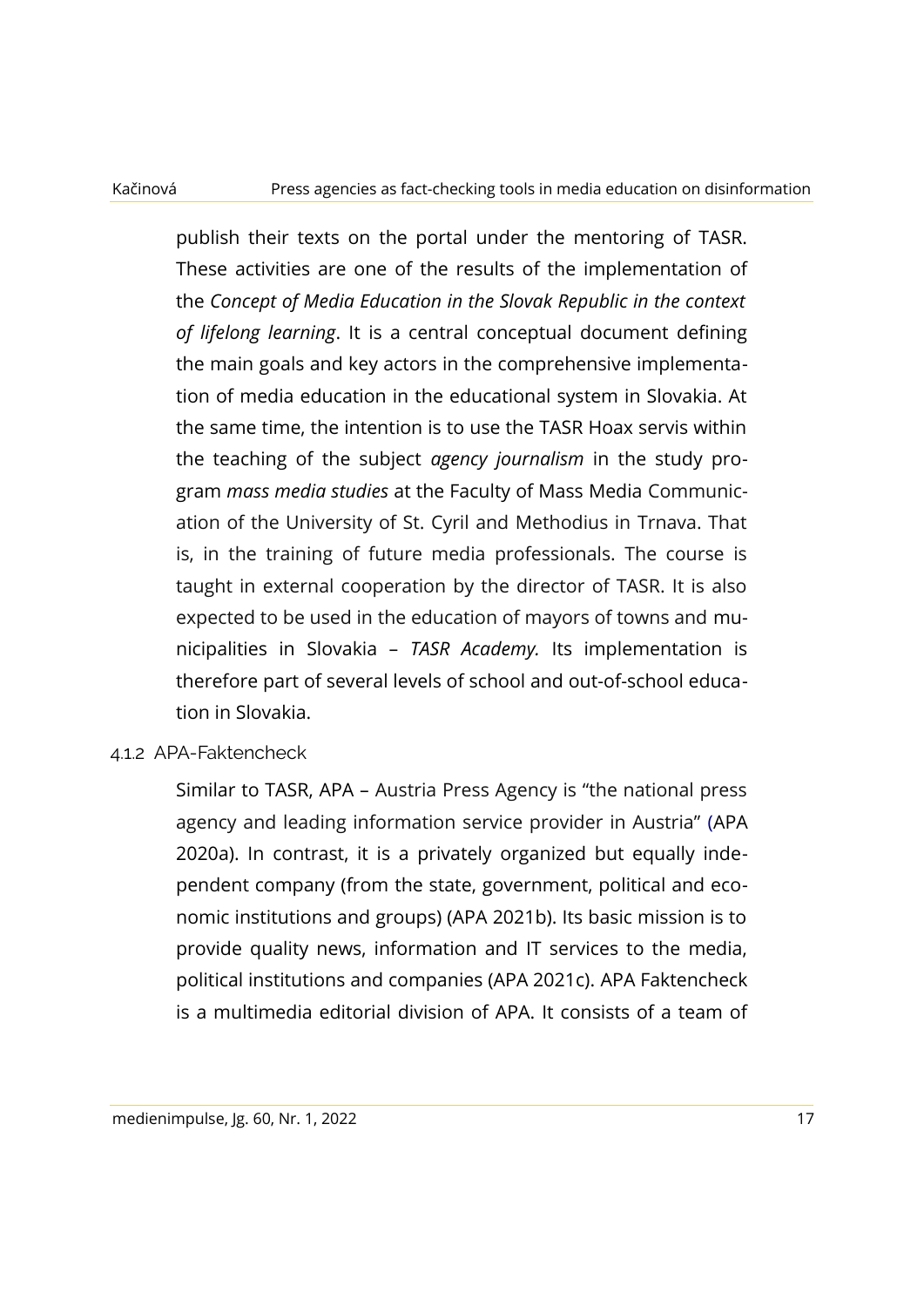fact checkers certified by the "International Fact Checking Network (IFCN) Signatory".

The aim of APA-Faktencheck is to offer reliable assistance in evaluating and assessing controversial information. This is in response to the current problem of insufficient distinguishing of factuality of information concerning both media professionals and private individuals. In the case of journalists in particular, it responds to the need to strengthen their resilience to online disinformation strategies, which, due to technical progress and the growth of distribution channels, pose a particular challenge to their work with information. The project offers independent scrutiny of certain claims and transparent disclosure of the verification process. It is intended to enable readers to form an opinion on complex and controversial topics based on rational approaches and facts. Emphasis on objective facts is perceived as an ideal tool for combating unfounded prejudices and preventing attempts at manipulation. The APA also aims to provide readers with an overview of research methods in the digital age (APA 2020b).

The defined goals, similarly to the Slovak agency, combine public interest and educational intentions, which is implied mainly by expanding knowledge about fact-checking and strategies for critical approach to disinformation among journalists, but also the general public. APA also activates them. It envisages involving the recipients in the work of the platform – through feedback for the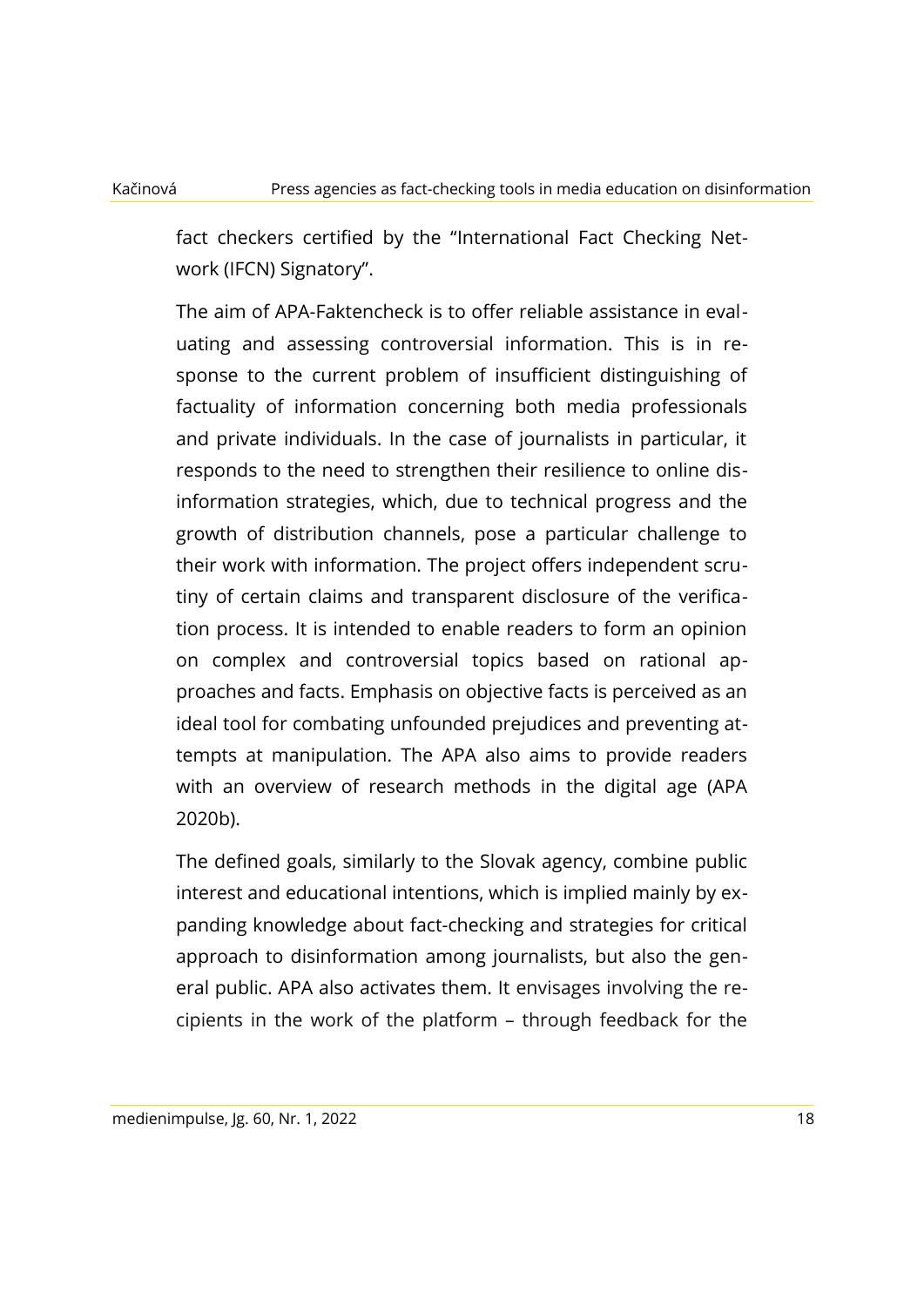fact-checking team on already verified facts, or proposing topics for fact-checking.

### 4.2 Subject and topics of fact-checking

The total number of published debunked contributions is represented by Graph 1. For the research period of 29.04.2020 – 31.07.2021, there were a total of 145 contributions on the Slovak TASR/AFP platform (8.5 contributions per month) and 106 contributions on the Austrian APA platform (6.2 contributions per month). Although the numbers for APA are lower, it should be noted that in the case of one "factencheck", several mutations tend to accumulate, which carry the controversial information of the "case study". In the case of the Slovak model, it is based almost exclusively on one disseminated contribution of a "case study" hoax.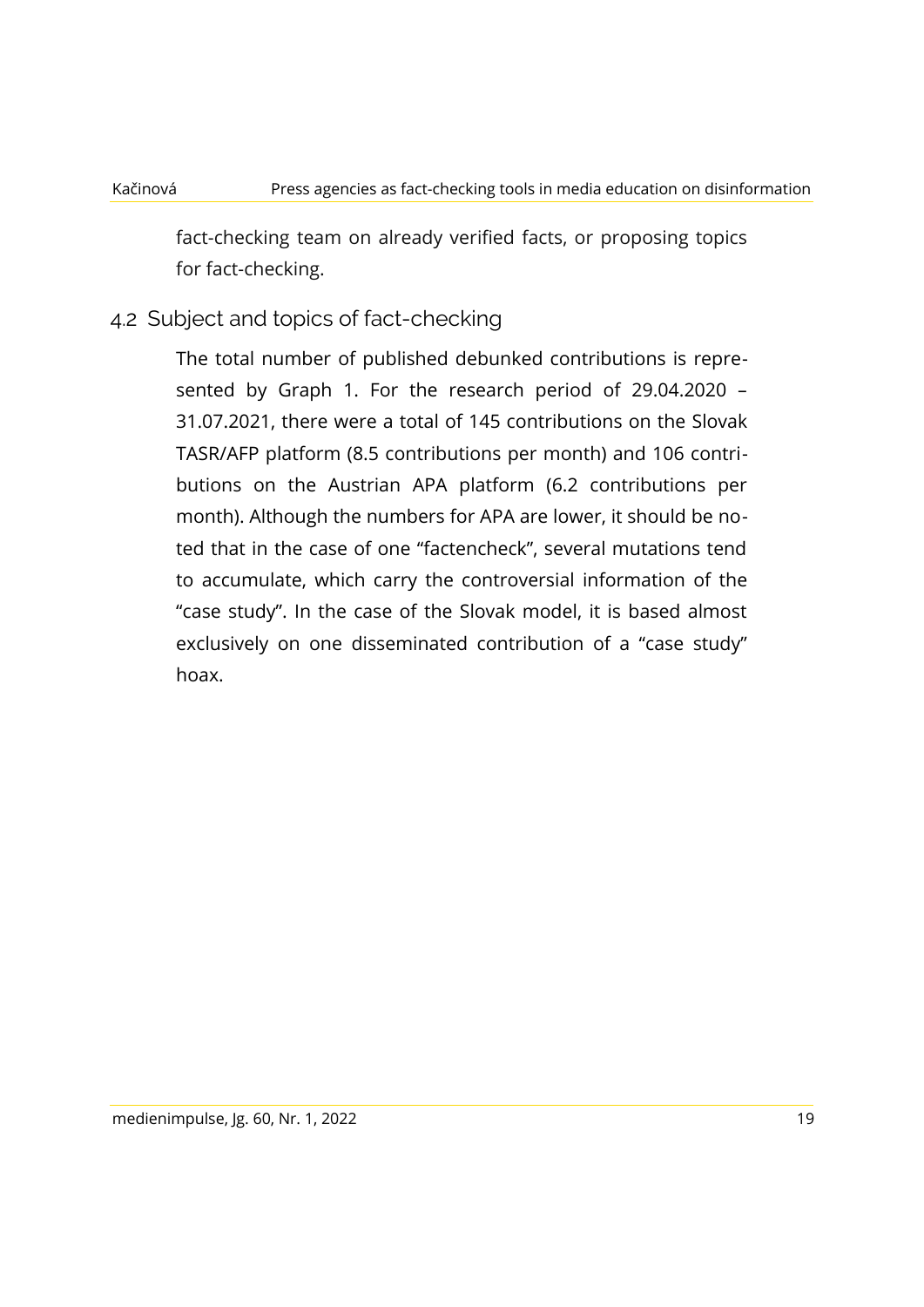

In the case of TASR/AFP, the subject of fact-checking are mainly photographs, videos and statements contained in them, or their descriptions, as well as posts / statuses on social networks as hoax carriers or other publicized disinformation. In the case of APA Facebook-Posting, articles from alternative and serious media, viral studies. Compared to the Slovak project, there is less emphasis on the examination of visual disinformation. The APA fact-finding criteria emphasize the breadth of coverage : "it can take place in all thematic areas and in all areas of life relevant to society" (APA 2020b). A certain extent is essential, i. e. that the statement affects the formation of public opinion and the verifiability of the claim.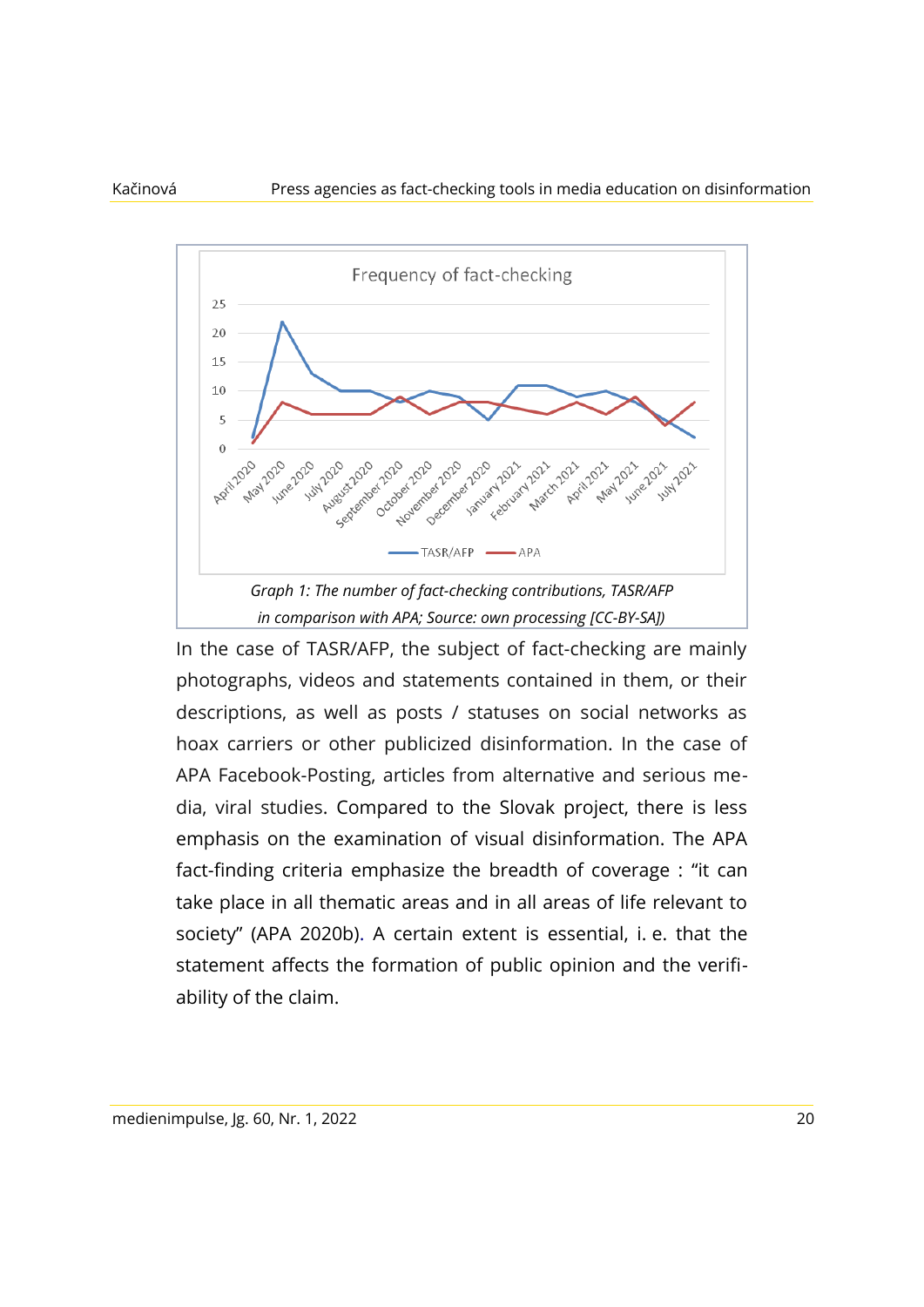In terms of identifying specific disinformation topics, the results of the analysis presented in Graph 2 show, in both cases, that those that are inherently thematically related to the Covid-19 pandemic, predominate. This is in line with the objectives of the platforms and the current state of dissemination of disinformation, as the pandemic in particular has brought a massive increase in malicious information. In the case of TASR/AFP, this was over 60 % of contributions, in the case of APA almost 80 %. At the same time, this category was the carrier of other sub-topics. It included disinformation that described the whole pandemic as a fake, mitigating its danger, criticizing the imposed measures (lockdown), including criticism of the actors who pushed for their definition, such as public authorities (government, politicians, hygiene officials) or disinformation expressing protest against these measures. For example, in the form of fabricated protests. In the case of APA in particular, it includes politically tuned fake news about non-compliance with approved anti-covid measures by specific politicians as a form of criticism or pointing out the absurdity of these measures. Furthermore, there are posts denying the effectiveness of testing and vaccination or criticizing their tools, including the dissemination of disinformation about their dangers. It also included false or manipulative posts about wearing protective masks and FFP2 respirators. In the case of TASR/ AFP, the second largest group (21 %) were political disinformation contributions of a national nature, directed against the person and actions of members of selected government political parties (including the President). But also aimed at discrediting the EU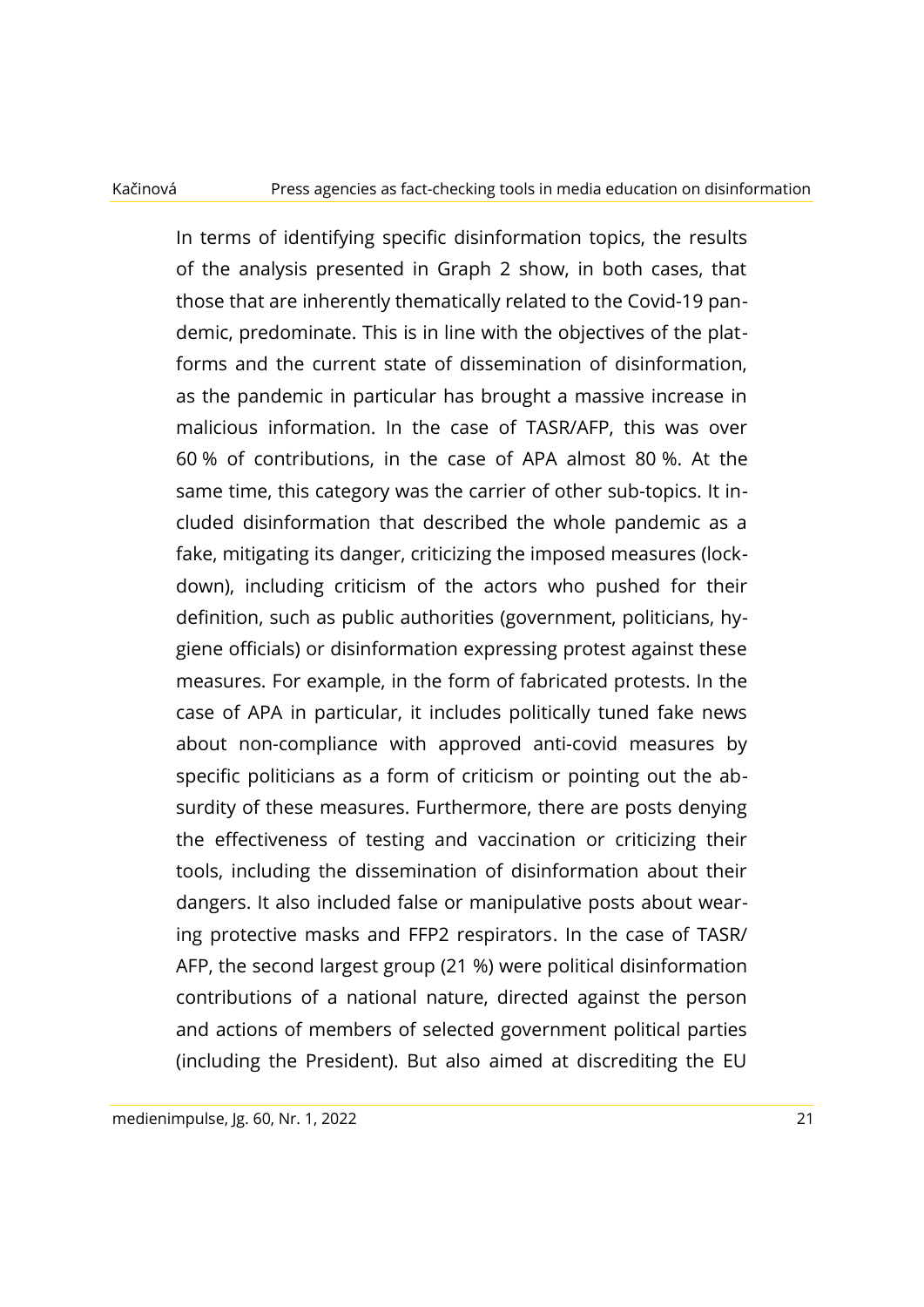and US and, at the same time, pro-Russian and pro-Putin-oriented, possibly related to US foreign policy (US elections), etc. These are typical narratives of the disinformation scene in Slovakia. In the case of the Austrian news agency, a similar group consisted of contributions from the domestic political scene (2 %). After Covid topics, the most represented topic in the case of APA (9 %), and the third in the case of TASR / AFP (8 %), was disinformation about migrants and minorities. In particular in the context of the refugee crisis and Austria's asylum policy, including the criminalization of refugees / migrants (APA). Moreover, in the case of Slovakia, directed against the Roma minority. The common topic of both platforms was disinformation in connection with the death cause of the Afro-American Georg Floyd in the USA. Disinformation related by its nature to terrorism or crime (such as the London Bridge assassinations in June 2020 or in Austria in November 2020) (APAs) occurred in 7 %. In the case of Slovakia, such contributions were not represented by a separate category. Disinformation with religious themes accounted for 4 % in TASR/ AFP, and 1 % in APA. 4 % of the contributions of the Slovak press agency and 2 % of the Austrian press agency discussed other topics.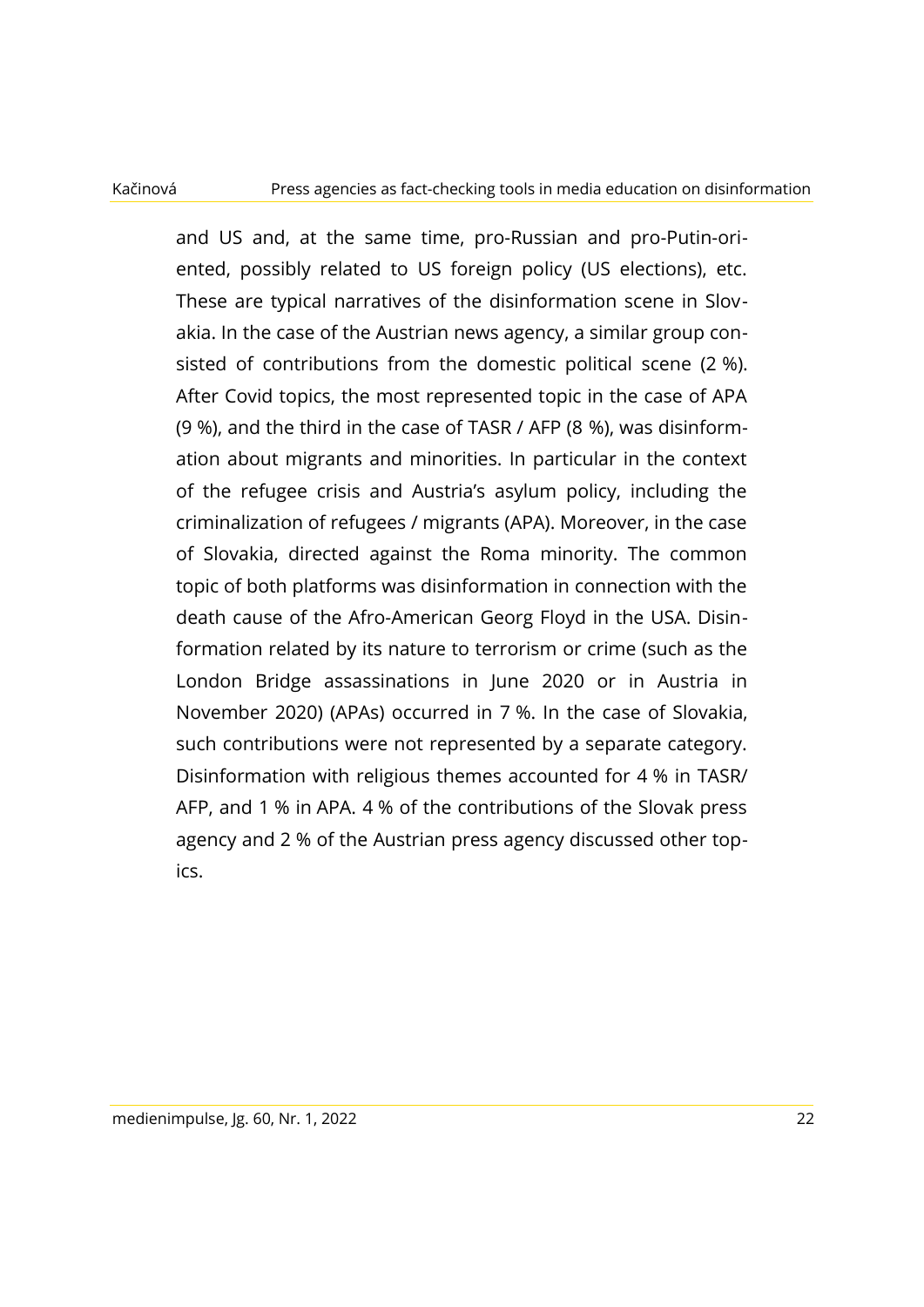

4.3 Structure of factenchecks and the derivable methodological procedures and fact-checking tools within media education on disinformation

In our research, we focused in particular on the extent to which both analyzed platforms are a tool for the development of evaluative (critical) thinking in relation to online disinformation. The development of the core qualities according to the above-mentioned scheme of P. Facione (2013) is implied in the structure of Faktenchecks of TASR/AFP and APA and is based on the applied methodological procedures and fact-checking tools. In addition, in the case of the APA project, the fact-checking methodology is explained directly on the platform. Its transparency is high, it is also more structured according to the core steps (within the description of each case, the individual steps are marked). In the case of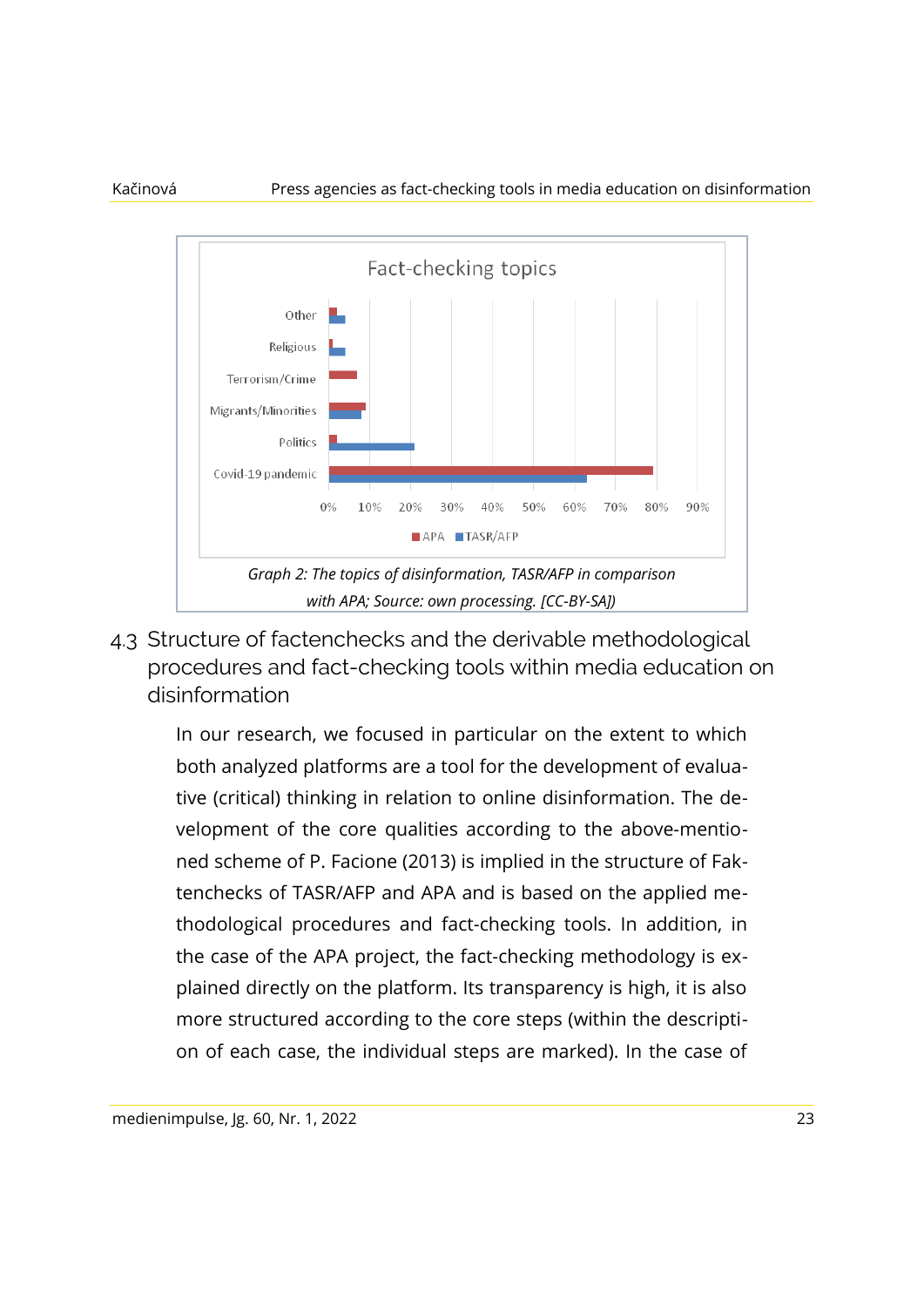### Kačinová Press agencies as fact-checking tools in media education on disinformation

the TASR/AFP project, the methodological procedures can be clarified through a demonstrated analysis of the structure of the hoaxes themselves, or supplemented by studying the methodology on the French AFP website. From there, some cases contained on the TASR/AFP platform are selected and processed. The TASR/AFP project website itself does not provide information on the applied methodological procedures.

The structure and methodology of factenchecks (information verification) for both platforms can be illustrated and compared as follows:



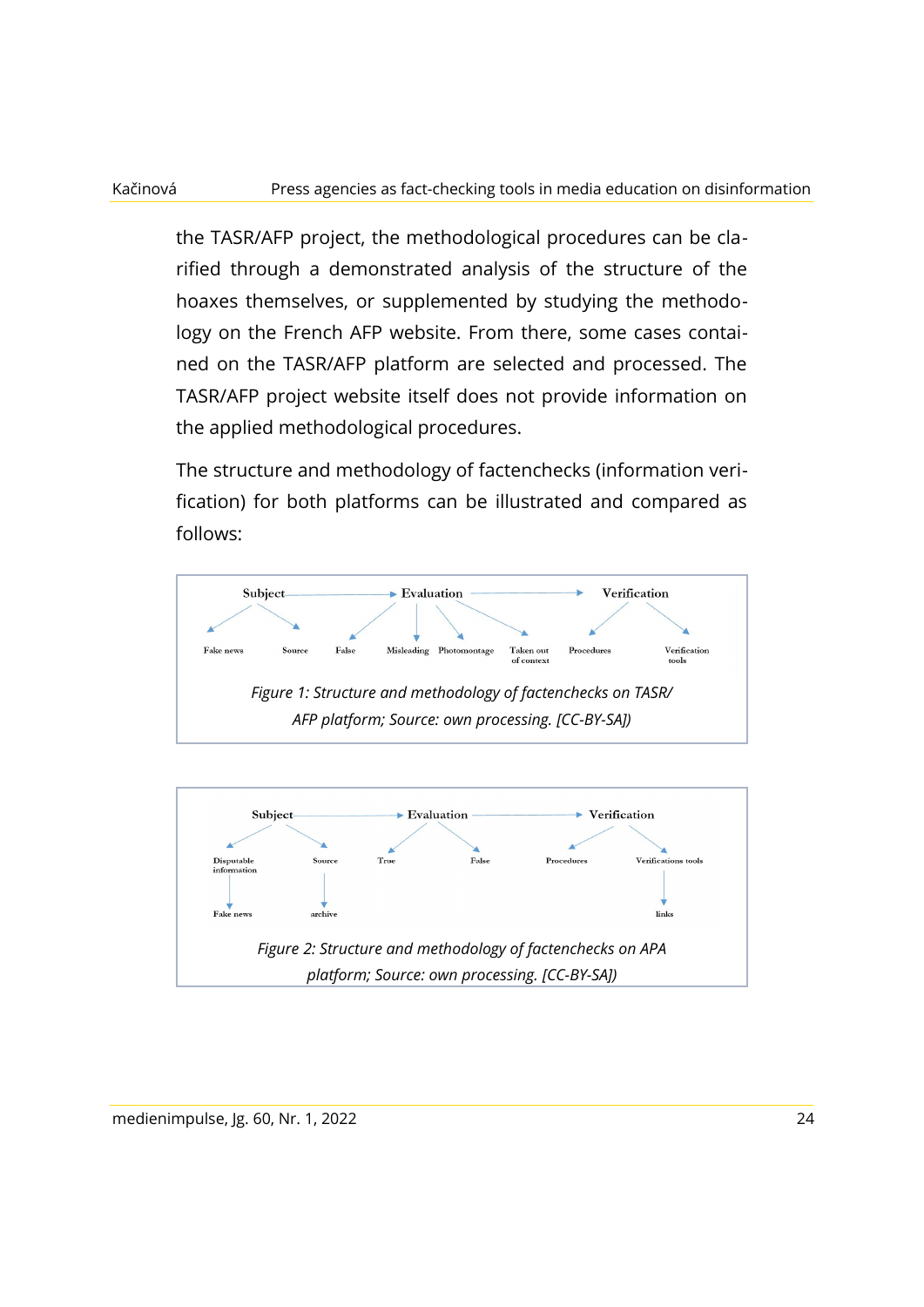### 4.3.1 Subject

**TASR/AFP** – The starting point is a description and demonstration (interpretation) of the hoax case, which is marked with the heading *"TASR and AFP draws attention to the hoax".* So that the case can be understood. The source or origin of the doubtful or false claim is identified. As stated above, the TASR/AFP mainly factchecks video posts or photographic posts, with problematic descriptions or statuses spreading on the Internet, social networks (especially Facebook), but also problematic statements of various wellknown public figures circulating in the media environment. Especially within alternative Facebook groups and alternative media (in rare cases also in serious media). The sources are identified. However, not in the form of concrete user accounts that spread disinformation, but using general statements and anonymously, for example: "according to the post shared … ", "private Facebook profile", "Slovak Facebook users", or names of alternative disinformation media and Facebook groups. In rare cases, concrete user accounts are identifiable after a thorough analysis of the photo, documenting the disinformation. In the case of TASR/AFP project, the source of dissemination is sometimes only outlined by general data on the source of occurrence and the degree of virality, for example "More than 6,000 users of the social network Facebook shared a post in October …" At the same time, this data makes it possible to understand the significance of the topic that is the subject of fact-checking.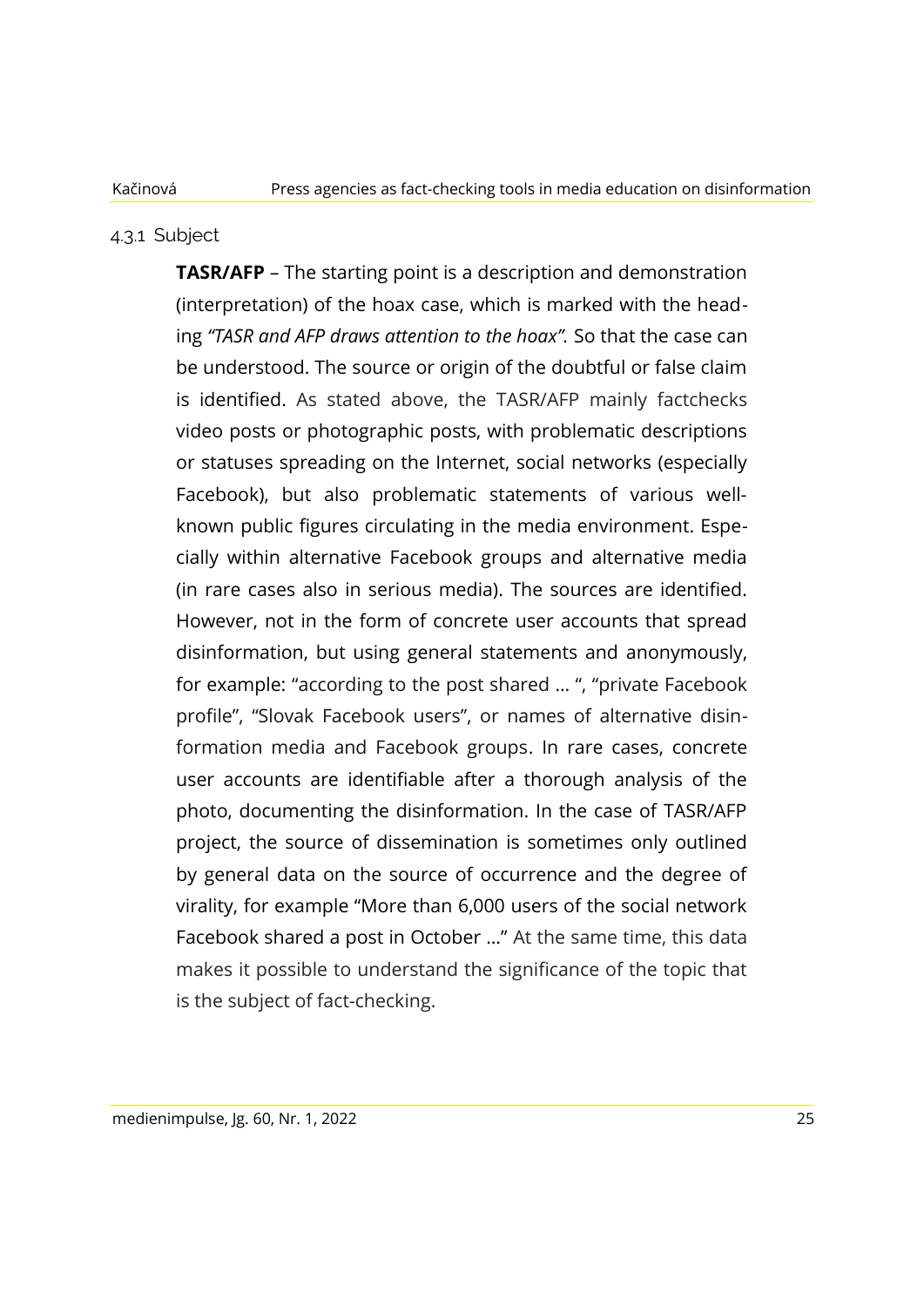**APA** – Controversial information disseminated on social networks, which is the subject of an evaluation, is submitted in such a way as to make the relevance of the choice for fact-checking and the subject matter of the dispute understandable (What who said?). It is interpretation of a fake news case, while almost always the exact sources of dissemination are identified (Where is the information disseminated?). These are also archived. There are links to specific posts (accounts) of social network users (example of Social-Media-Postings), articles of alternative as well as serious media.

### 4.3.2 Evaluation/Inference

### **TASR/AFP**

The outcome of the verification process is communicated to the user by marking the post as a hoax (in the title), including marking it with a label as "not true", "misleading", "taken out of context" or "photomontage" (see Figure 1 – hoax demonstration). In rare cases, the label does not appear next to the image, or the general designation "hoax" is used. The evaluation is included at the beginning of the text and in the text in symbiosis with the verification process.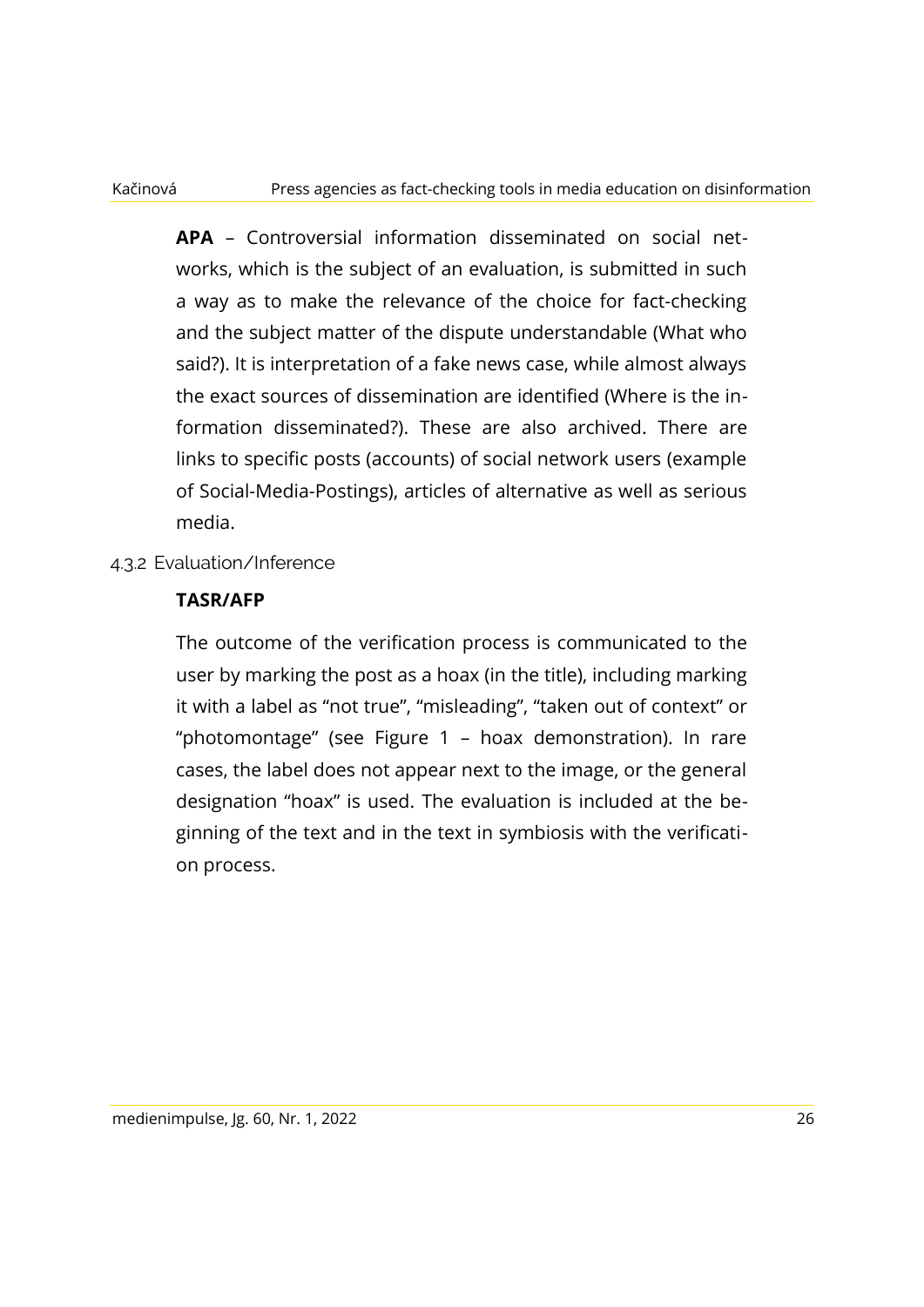

**APA** – users are presented with an evaluation – the result of factchecking, which should help them in evaluating the truth/falsity of information (news); a verified answer to the questions what is true and what is false and why it is communicated; In the case of false news, the corrective is placed immediately to prevent the news to be unrefuted for a long time. The evaluation is also evident in most cases from the title of the contribution. Within the APA-Faktencheck structure, it is stated in the "Einschätzung" section.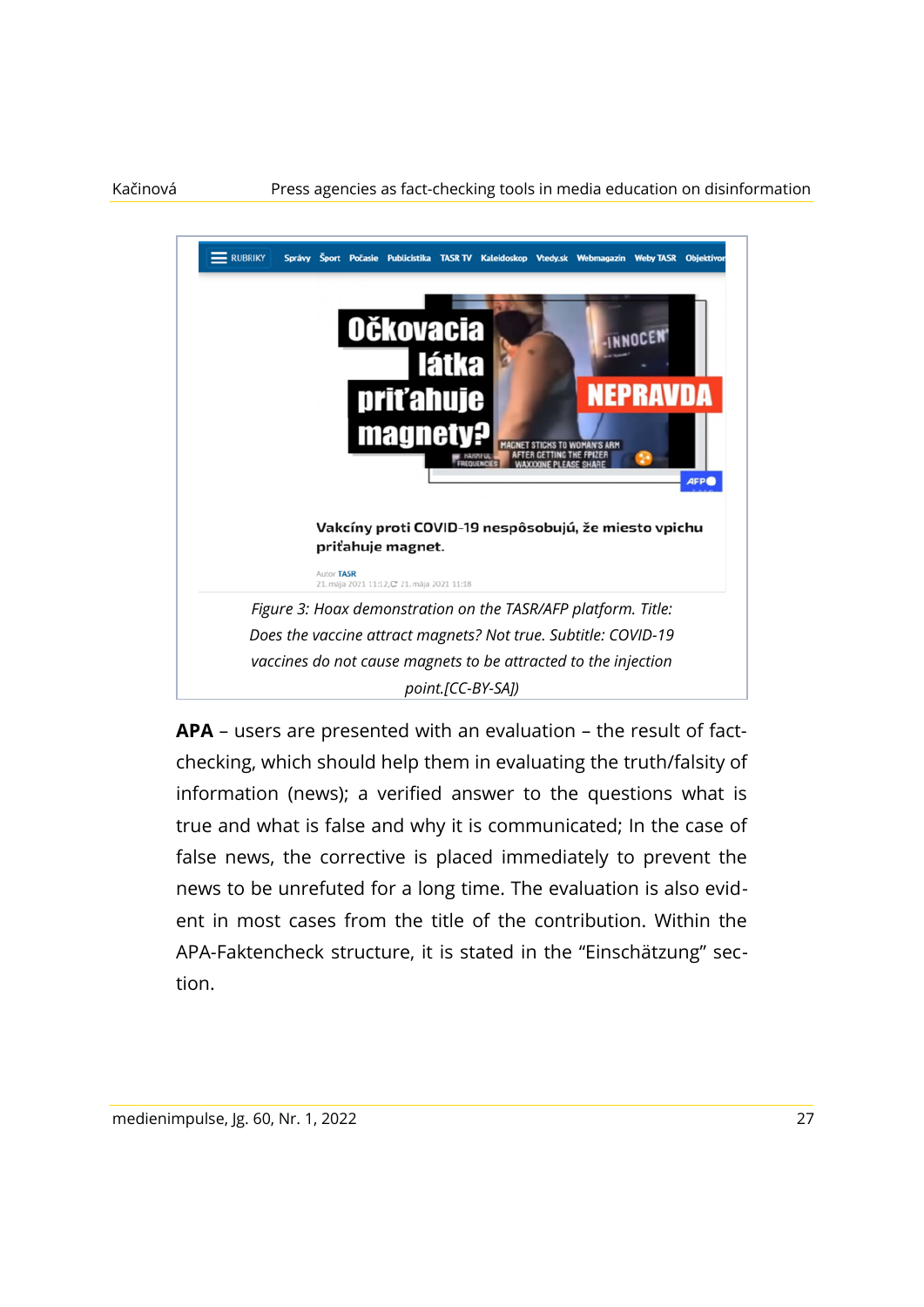### 4.3.3 Verification

**TASR/AFP** – demonstrates and explains the details of verification procedures and tools in the form of publicly available information and sources (quotes, statements, expert opinions, representatives of reputable institutions), to which references are placed in the text; presents analysis and evidence of case evaluation, which are based on clarification of the facts necessary to make a correct judgment; enables a logical evaluation of the sustainability/unsustainability on the designation of a case as a hoax or false news; the verification process is transparent, but there are no links on which it would be possible to verify the sources and it is necessary to search for them if you are interested.

**APA** – a detailed overview of verification procedures and steps are provided, including sources of the search and clarification what facts are basis of the evaluation; a detailed analysis and comparison of the arguments within the case is presented, data and evidence are demonstrated in a transparent manner in order to be able to consider and draw relevant conclusions or judgments. I. e. confirmation or rebuttal of the assessment of the truthfulness/falsity of the information, including the judgment that it is impossible to absolutely assess the truthfulness/falsity of the information. Thus, at the level of gradation as predominantly correct or predominantly incorrect or not evaluable information, or possible individual evaluation of several parts of the statement (APA 2020b) Verification tools (Quellen) are archived in the form of multiple links to the documentation on which the evaluation is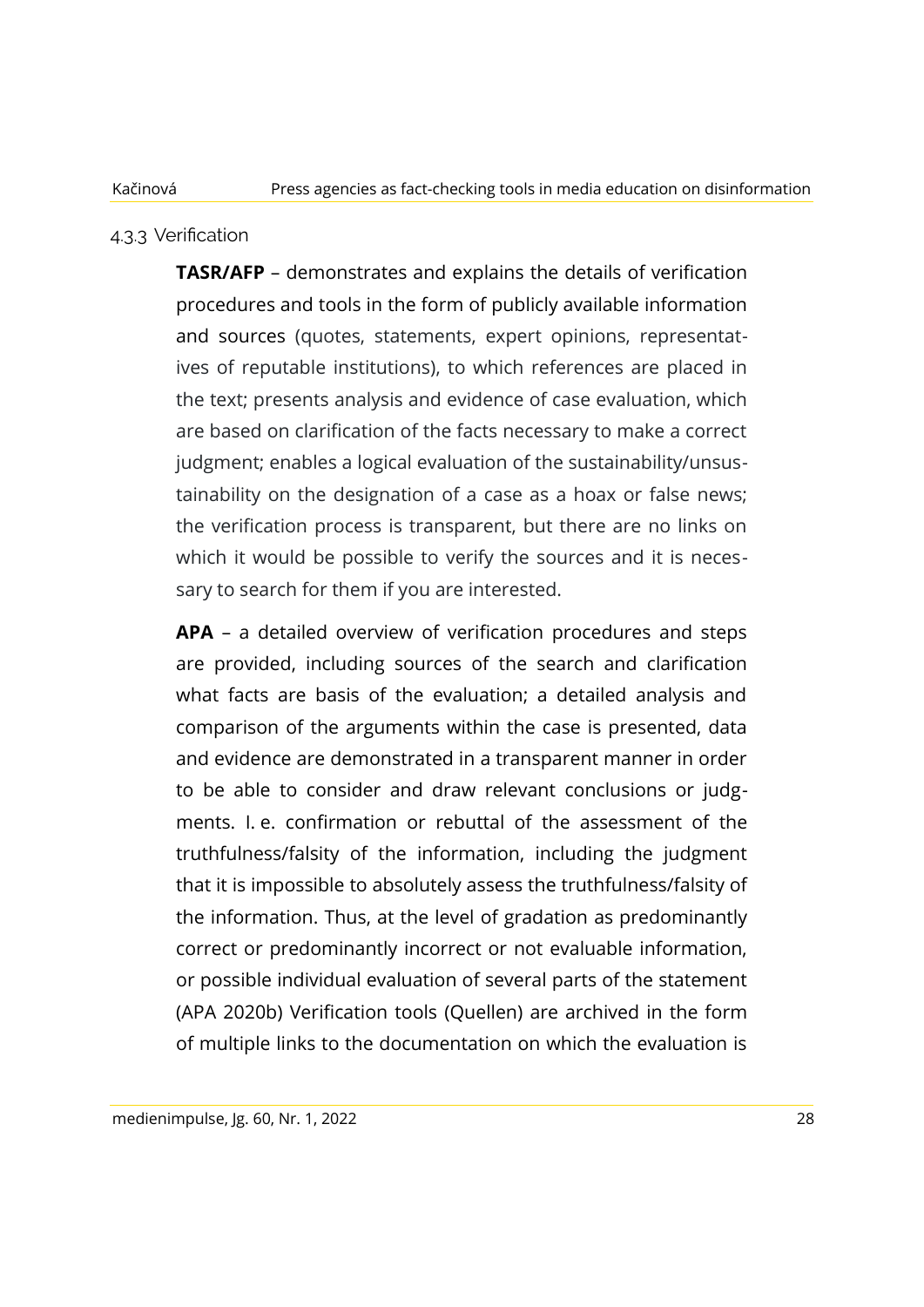based. This makes the process more transparent and credible. This process is part of the "Überprüfung" and the APA-Faktencheck structure.

### 4.3.4 Fact-checking tools

Both projects offer traditional journalistic tools for verifying information. In APA project, there are applied the published Faktenchecks rules, in TASR/AFP there is applied the AFP verification methodology and tools explained on the platform https://factcheck.afp.com/ in Methodology section. We selected those that could be identified in the analysis of TASR/AFP and APA fact-checks structures. These are mainly the following tools:

- searching for the origin of a statement or quote using an online search engine, confrontation with reliable sources (official transcripts, audio-video recordings, checking a person's online account), contacting background sources for first-hand information (TASR/AFP), (e. g. contacting politicians or their spokespersons for an opinion when reviewing policy statements), checking of Social-Media-Postings is problematic (APA)
- confrontation of information with other official and credible sources in verification of quantitative data – official statistics, original research, etc. (TASR/AFP; APA)
- putting conflicting sources in contrast (APA; TASR/AFP)
- consultation with experts depending on the nature of the problem, provided by various authorities; (TASR/AFP; APA), for example, journalists of fact-checker team – experts on the topic, region, language, global team of AFP fact-checkers
- cross-checking of information (as a core principle in both cases).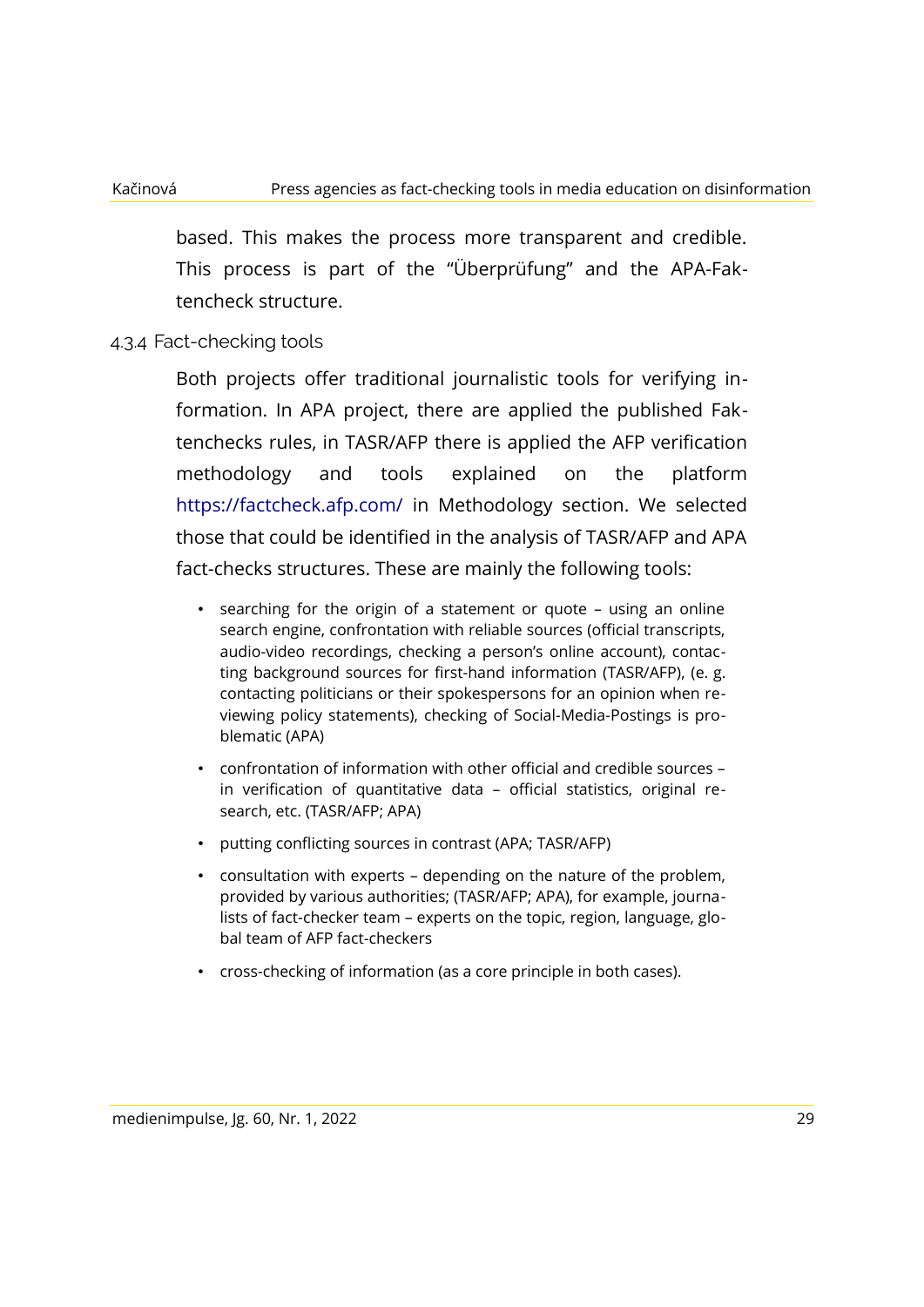### 4.3.5 Verification of images and videos

The TASR / AFP project, in particular, largely works with a circulating problematic video or photography as the subject of fact-checking. The AFP methods (AFP 2021 b) are the following:

- Reverse image search via Google Chrome; *InVID/We Verify Chrome plugin* (co-authored by the agency) – allows you to cut video into individual images and reverse search for these images; allows you to search Google, Bing (Microsoft), Yandex (Russian search engine), TinEye (as shown, not keywords) and Baidu (Chinese search engine) databases;
- obtaining the original photograph to reveal possible manipulation;
- visual tracking (e. g. signboards on shops, street signs, architecture, vegetation, license plates) to identify the date, time and place of origin of the photograph, e. g. Google Maps, Google StreetView; Yandex Maps
- verification of the connection between the image and the information, e. g. the date of publication and related facts (such as the weather);

Although detailed and explicit information on the APA project procedures is not available on the website, the analysis of the structure shows that similar basic procedures are applied, or it is assumed as these are traditional means of fact-checking of images.

### 5. Discussion

External fact-checking should enable critical analysis of events and provide instructions on how to properly understand the reality that is becoming the subject of manipulation, and fabrication. It also should stimulate the identification and judgment of media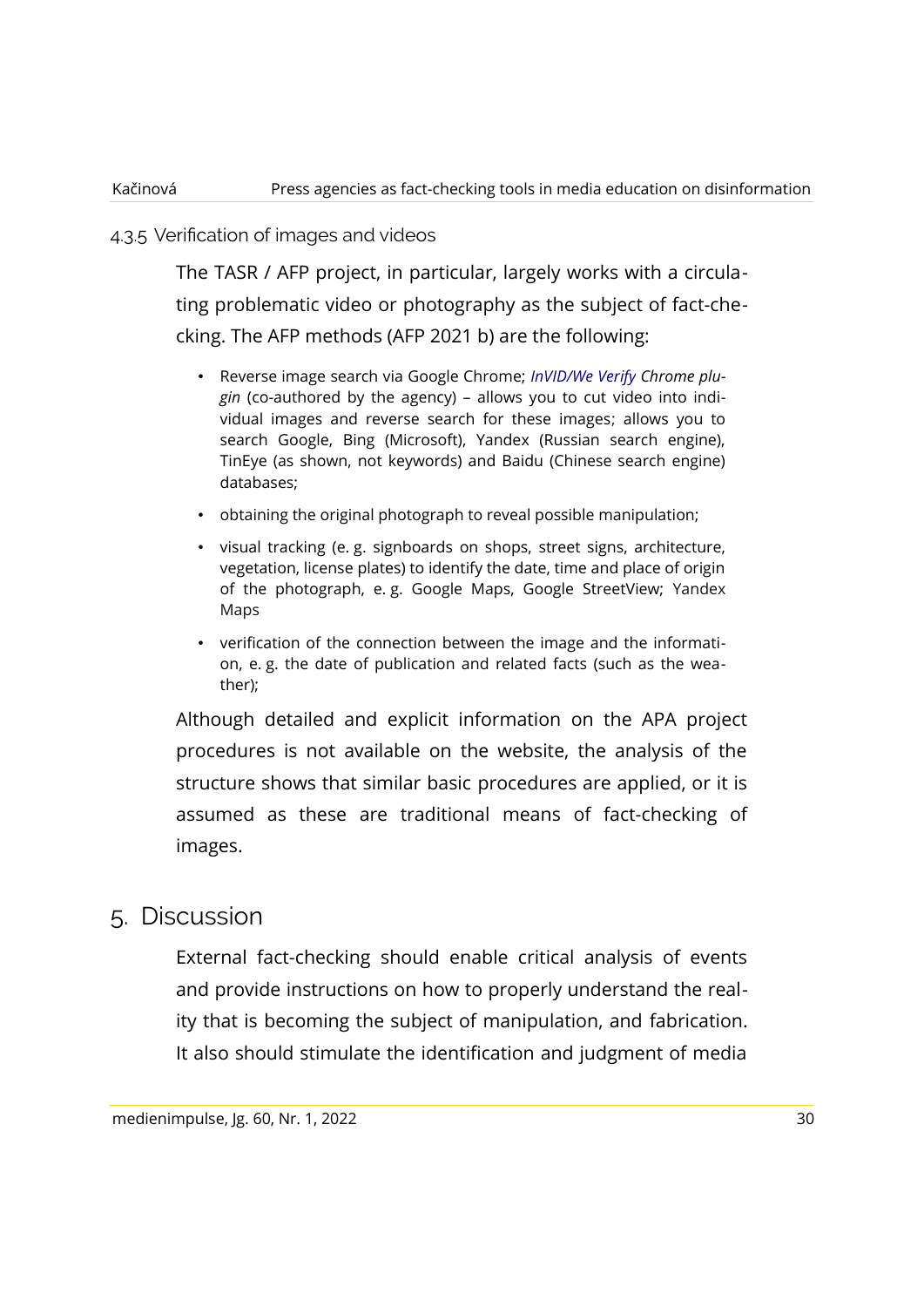tools of disinformation. Thus, to enable the analysis of the ways, but also the causes of incorrect work with facts, or parading pseudo-facts as truth with which a person is confronted on a daily basis in the social media environment. Learning to distinguish between true and false information disseminated by the media, as well as knowing the background of their creation and distribution, is considered crucial in the context of "Post-factual society" based on post-truth discourse. It is significant in the broad societal context of the occurrence of devaluation of the value of true information. The need to acquire verification skills, as well as a deeper critical insight into the work of serious as well as alternative media, thus reactivates the need for media education. In terms of fulfilling its goals, education for the development of media competences can become an effective tool in the fight against the spread of disinformation, a tool to prevent their negative impact at the individual and community level. From the results of our analysis of web platforms of the Slovak and Austrian press agencies focused on fact-checking, it is clear that the media institutions themselves, which are on the pulse of news dissemination across the media system, can be a good tool for media education.

### 6. Conclusion

The main research objective was to find out how the Slovak press agency TASR in cooperation with the French press agency AFP and their platform *Hoax servis* and the Austrian press agency APA with *APA-Faktenchecks* are becoming a tool for media education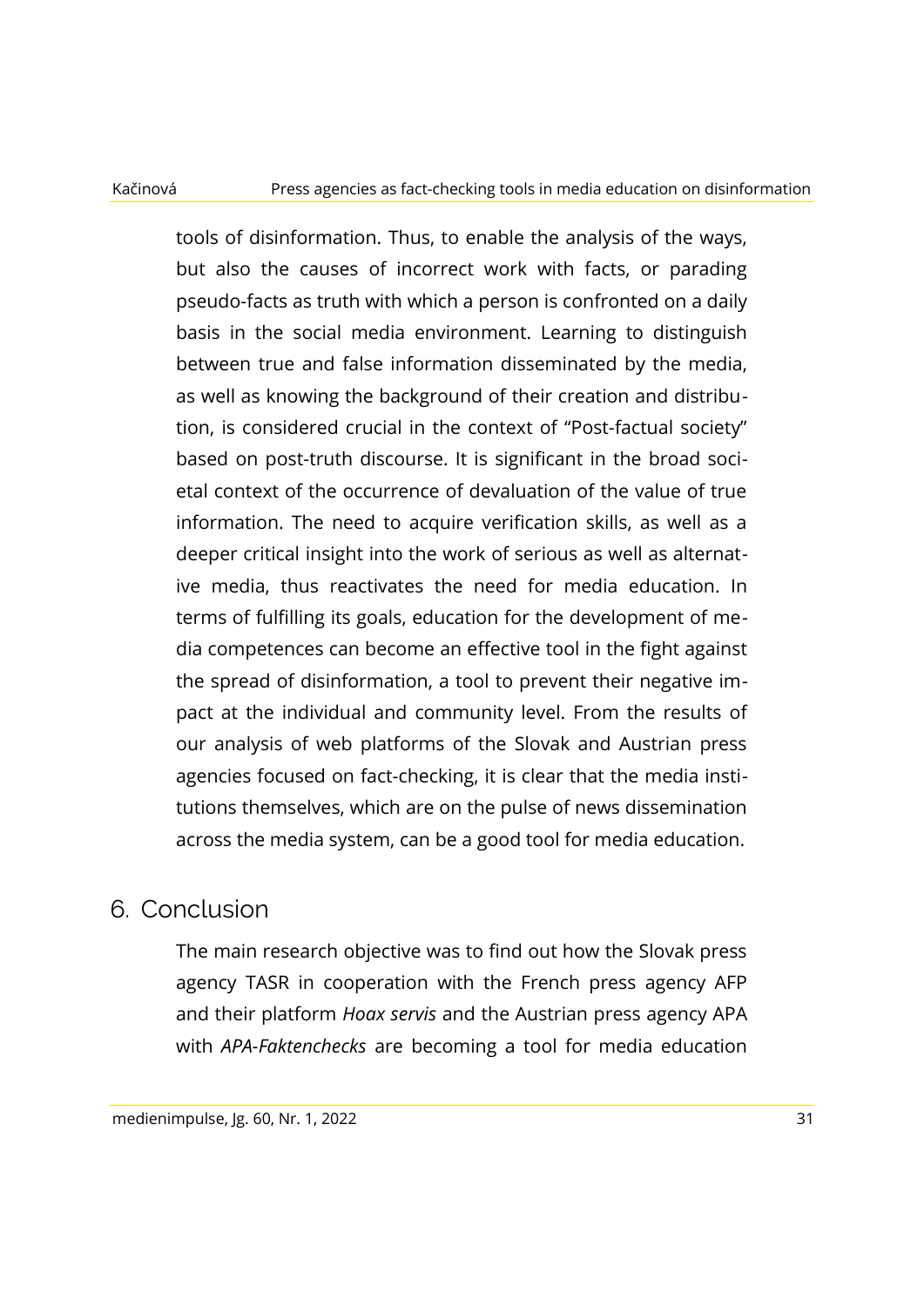on disinformation. Furthermore, it should be in line with the core categories of the development of media competence and, in particular, critical thinking. In both projects, promotion of the core categories was identified.

- A. At the level of extending the media knowledge:
	- are a learning tool to distinguish between true and false information according to the basic categories: sources, facts, news, images/videos and methodological or technological means of verifying them,
	- offer insight into the work of fact-checkers by publishing transparent information on applied procedures and criteria; this is more evident on the APA website; however, in the case of TASR/AFP, this is also clear from the analysis of the contribution structure,
	- emphasize the need for rational approaches and objective facts in forming opinions on complex and controversial topics, which is a necessity against unfounded prejudices and attempts at manipulation (explicitly in APA, implicitly in TASR/AFP projects),
- B. At the level of support for critical thinking against media disinformation

Both platforms are a tool for developing the core skills of critical thinking according to the categories: Interpretation, Analysis, Evaluation, Inference, Explanation, Self-regulation (Facione 2013). Greater openness can be identified in the Austrian process. The Faktenchecks submit controversial information for assessment, in some cases with a relatively open result regarding the assessment of truthfulness or falsity. In the Slovak project, also in the intended and declared objectives, it is primarily a matter of providing demonstrable evidence as to why in the case of debunking (verified) news it is a hoax (in various degrees of falsity). The last of the categories of critical thinking, Self-regulation, is contained at the level of perceived quality in the person receiving the con-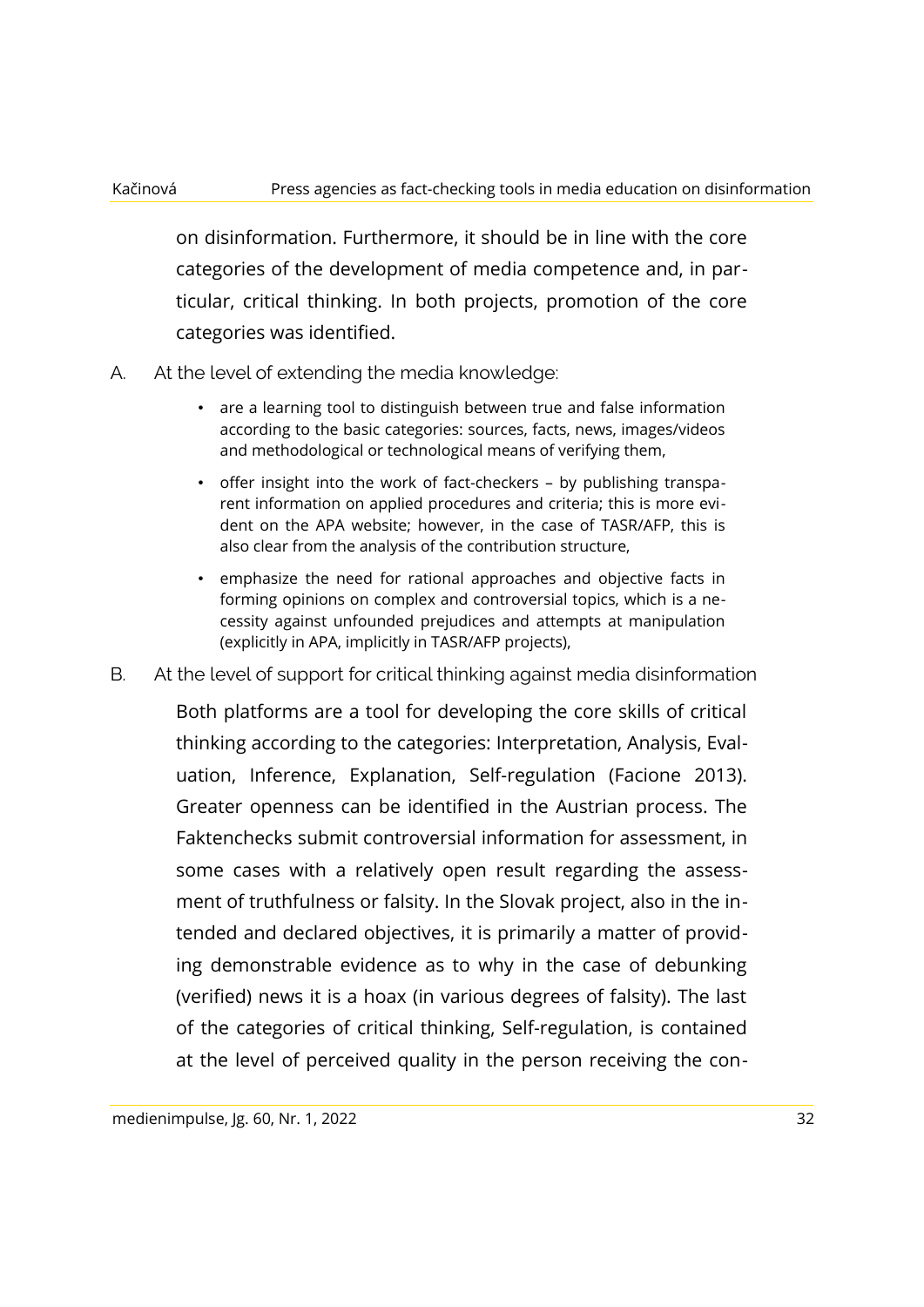### Kačinová Press agencies as fact-checking tools in media education on disinformation

tent of the platform. Its anticipated acquisition should be a natural outcome of the working on the verification procedures, contained on the platforms.

### Acknowledgement

This study/paper/article was elaborated within the research project supported by the Grant Agency of the Ministry of Education of the Slovak Republic (KEGA) No. 010UCM-4/2018 titled "Material and didactic support of the teaching of media education through the media training center at FMC UCM".

### Literature

AFP (2021a): Fact-checking at AFP, online at: https://factcheck.afp.com/fact-checking-afp (last access: 01.03.2021).

AFP (2021b): Fact-checking : how we work online at: https://factcheck.afp.com/fact-checking-how-we-work (last access: 01.03.2021).

AFP (2021c): About us, online at: https://factcheck.afp.com/aboutus (last access: 01.03.2021).

AFP (2021d): O nás, online at: https://factcheck.afp.com/about-us (last access: 01.03.2021).

Agenturjournalismus (2016): Nachrichtenagenturen – ein Überblick. Überarbeitete Fassung von Zschunke, Peter: Nachrichtenagenturen, in: Brauner, Detlef Jürgen/Leitolf, Jörg/Raible-Besten, Robert/Weigert, Martin M. (Hg.) (2001): Lexikon der Presse- und Öffentlichkeitsarbeit, München/Wien: Oldenbourg, online at: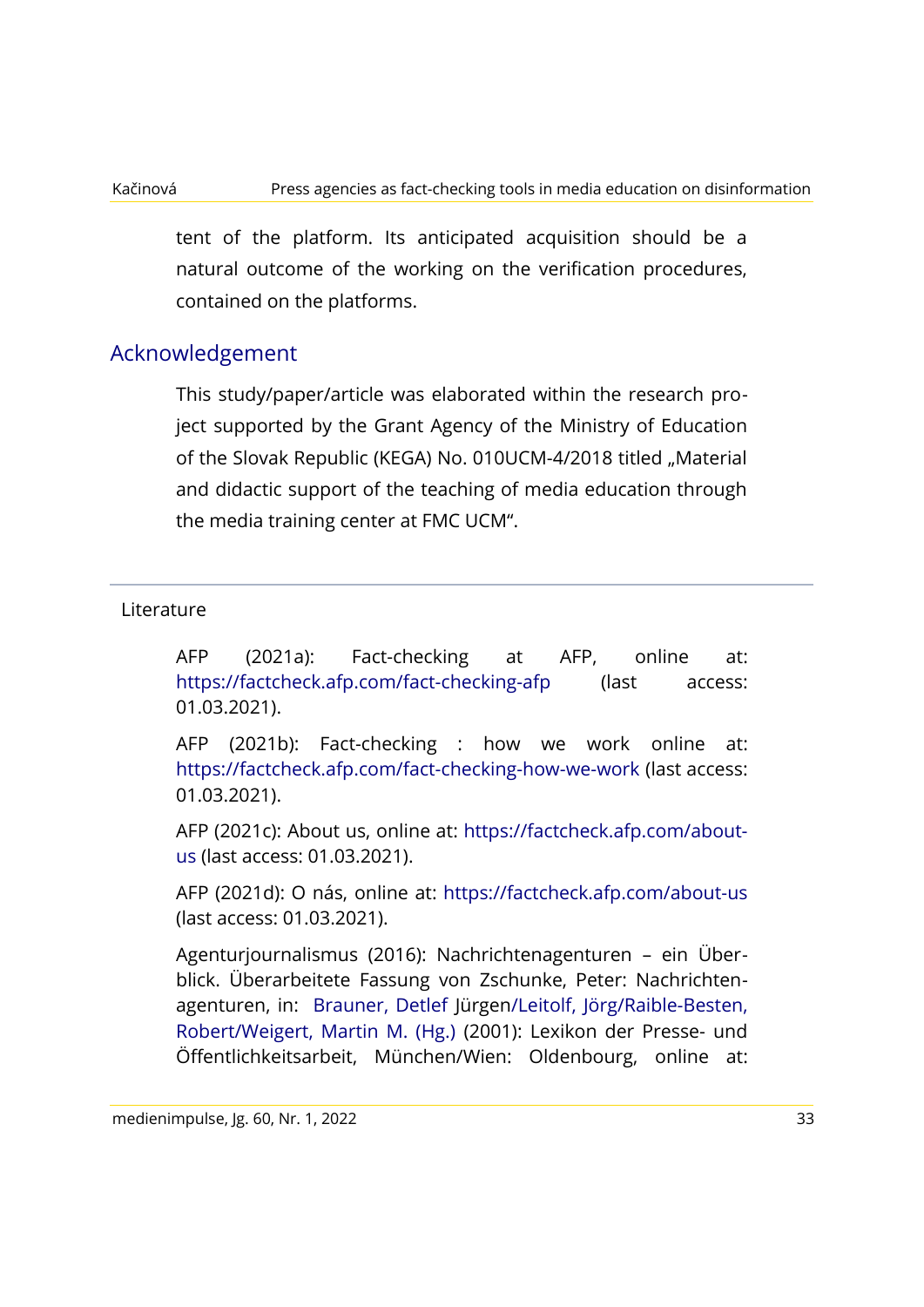https://www.agenturjournalismus.de/index.php/basiswissen/9 nachrichtenagenturen-ein-ueberblick (last access: 01.03.2021).

Altschiller, Donald (2020): History of fact-checking, online at: https://library.bu.edu/c.php?g=1045402&p=7643422 (last access: 01.03.2021).

APA (2020a): Aufbau und redaktionelle Grundsätze, online at: https://apa.at/faktencheck/aufbau-redaktionelle-grundsaetze/ (last access: 01.03.2021).

APA (2020b): Die Regeln des APA-Faktenchecks, online at: https://apa.at/faktencheck/regeln/ (last access: 01.03.2021).

APA (2020c): Die gesammelten APA-Faktenchecks, online at: https://apa.at/faktencheck/ueberblick/ (last access: 01.03.2021).

APA (2021 a): APA-Faktencheck, online at:<https://apa.at/> service/faktencheck-2/ (last access: 01.03.2021).

APA (2021 b): Impressum/Offenlegung gemäß Mediengesetz, online at: [https://apa.at/wp-content/uploads/2021/04/APA\\_Offen](https://apa.at/wp-content/uploads/2021/04/APA_Offen) legung.pdf (last access: 01.03.2021).

APA (2021 c): APA-Gruppe, online at: https://apa.at/about/aboutapa-gruppe/ (last access: 01.03.2021).

APA ots (2021a): Terminaviso: APA-News-Insight "Fakt oder Fake: Transparenz mit dem APA-Faktencheck", online at: https://www.ots.at/presseaussendung/OTS\_20210419\_OTS0085/t erminaviso-apa-news-insight-fakt-oder-fake-transparenz-mitdem-apa-faktencheck (last access: 01.03.2021).

APA ots (2021b): Detektivarbeit und Wissenschaft: Wie entsteht ein APA-Faktencheck?, online at:<https://www.ots.at/presseaussen> [dung/](https://www.ots.at/presseaussendung/)[OTS](https://www.ots.at/presseaussendung/OTS)[\\_20210](https://www.ots.at/presseaussendung/OTS_2021)427\_OTS0166/detektivarbeit-und-wissenschaftwie-entsteht-ein-apa-faktencheck-bild (last access: 01.03.2021).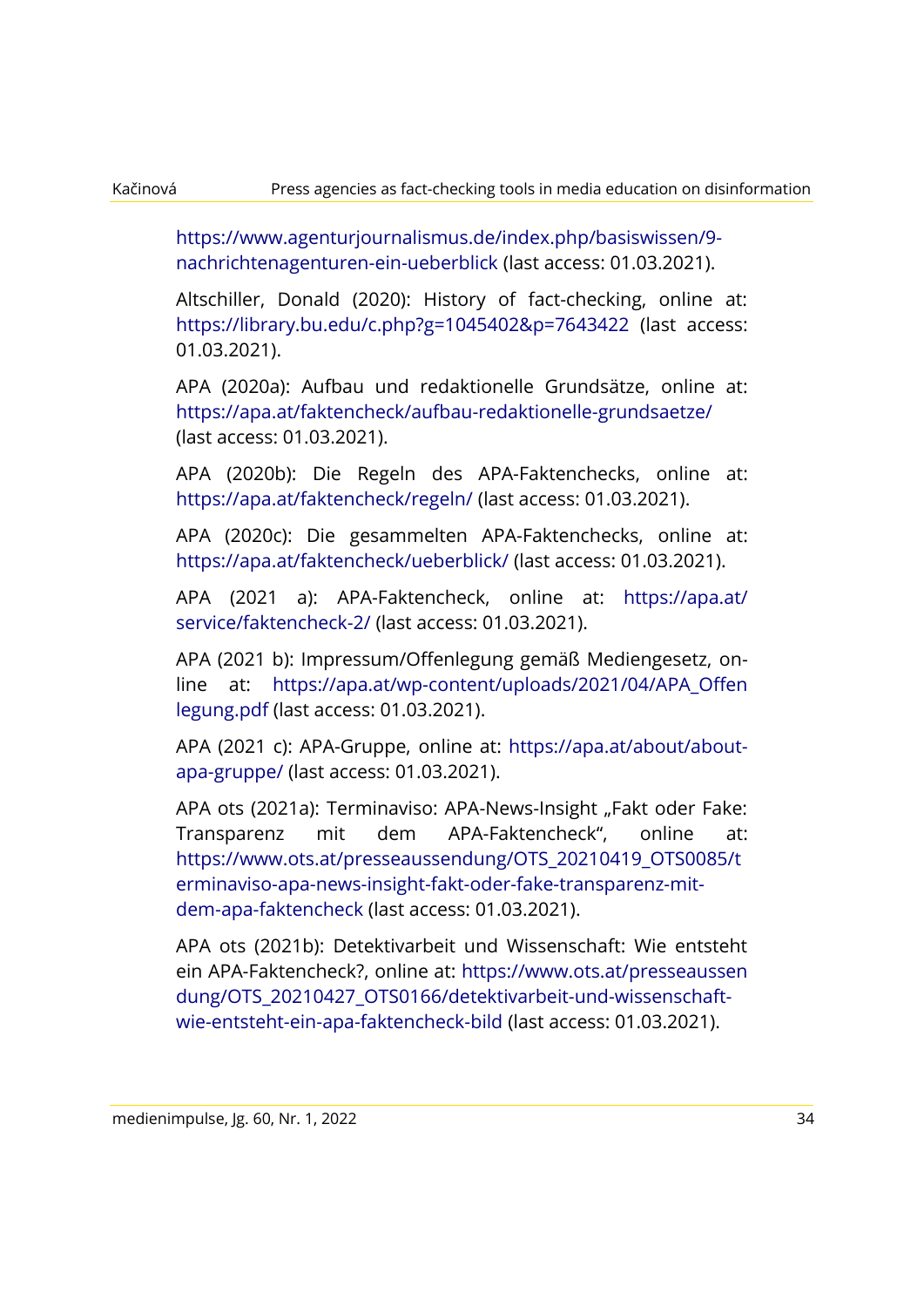CEDMO (2022): About CEDMO, online at: https://cedmohub.eu/ (last access: 01.03.2021).

Duke Reporters´Lab (2022): Global fact-checking sites, online at: https://reporterslab.org/fact-checking/ (last access: 01.03.2021).

Echt, Iván (2014): Periodismo, fact checking y open data como herramientas para el fortalecimiento democrático, in: Zommer, Laura (Ed): El boom del fact checking en América Latina Aprendizajes y desafíos del caso de Chequeado, Chequeado/Konrad Adenauer Stiftung 6–10, online at:<https://www.kas.de/> c/document\_library/get\_file?uuid=c6a21701-5f10-84ea-397ddbc75f1a69fe&groupId=287460 (last access: 01.03.2021).

European Commission (2018): A multi-dimensional approach to disinformation : Report of the independent High level Group on fake news and online disinformation, Luxembourg: European Union, online at:<https://op.europa.eu/en/publication-detail/-/publi> cation/6ef4df8b-4cea-11e8-be1d-01aa75ed71a1/language-en (last access: 01.03.2021).

Facione, Peter Arthur (2013): Critical Thinking: What It Is and Why It Counts, California: Measured Reasons and The California Academic Press, Insight Assessment, online at: https://www.academia.edu/54871523/Critical\_Thinking\_What\_It\_Is and Why It Counts (last access: 01.03.2021).

Graves, Lucas/Amazeen, Michelle A. (2019): Fact-Checking as Idea and Practice in Journalism, in: Oxford Research Encyclopedia of Communication, online at: https://www.academia.edu/38443111/Fact\_checking\_as\_Idea\_and Practice in Journalism (last access: 01.03.2021).

Ireton, Cherilyn/Posetti, Julie et al. (2018): Journalism, 'Fake News' & Disinformation: Handbook for Journalism Education and Training. Paris: UNESCO, online at:<https://en.unesco.org/> fightfakenews (last access: 01.03.2021).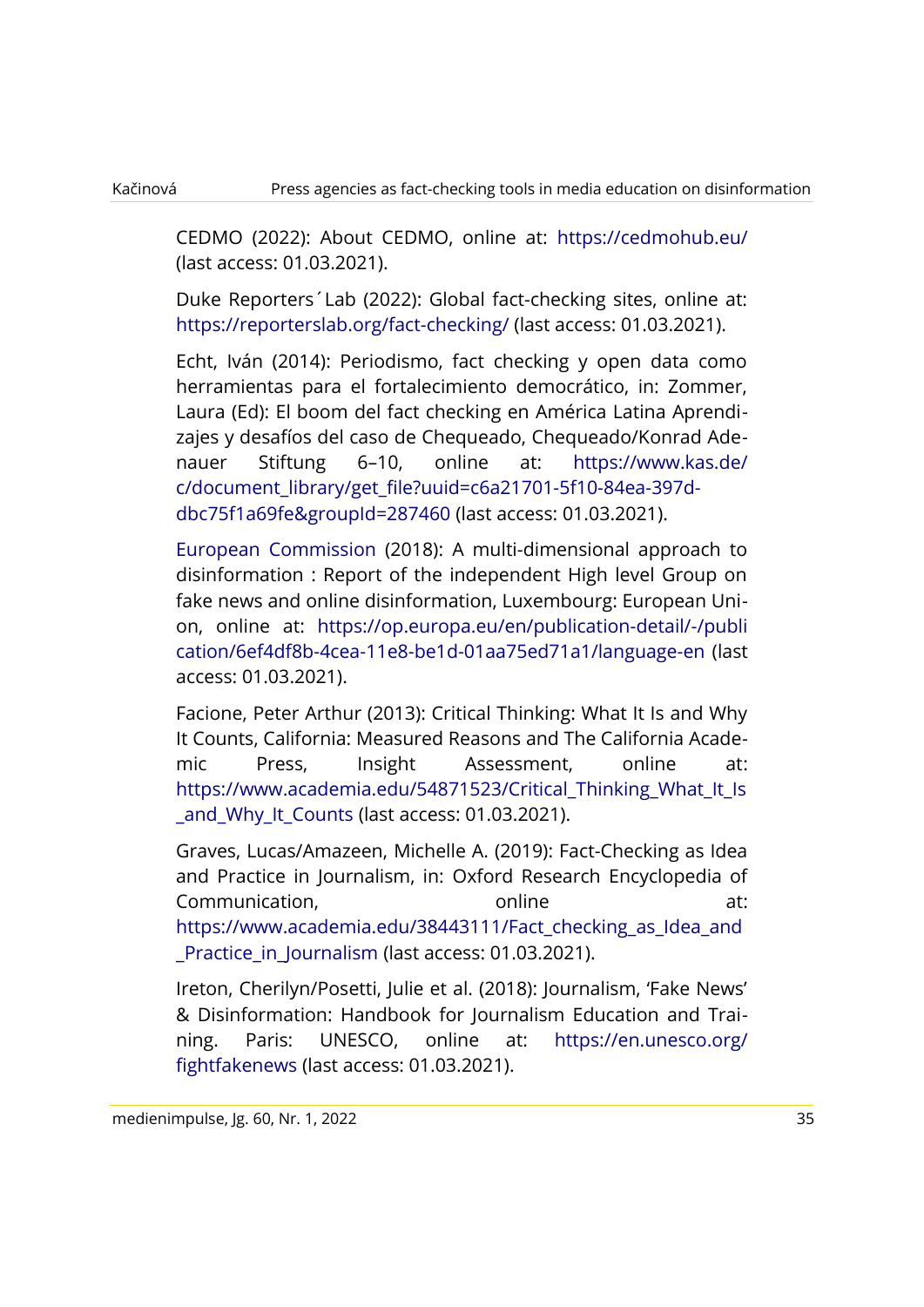Kačinová, Viera. (2015): Teória a prax mediálnej výchovy: mediálna výchova ako súčasť všeobecného školského vzdelávania, Trnava: Univerzita sv. Cyrila a Metoda v Trnave.

Kačinová, Viera. (2019): Fenomén "fake news", hoaxov a konšpiračných teórií v kontexte mediálnej výchovy, Trnava: Fakulta masmediálnej komunikácie UCM v Trnave.

Lotero-Echeverri, Gabriel/Romero-Rodríguez, Luis Miguel/Pérez-Rodríguez, María Amor (2018): Fact-checking vs. Fake news: Periodismo de confirmación como componente de la competencia mediática contra la desinformación, in: Index.comunicación, 2, 295–316. online at:<http://journals.sfu.ca/indexcomunicacion/> [index.php/i](http://journals.sfu.ca/indexcomunicacion/index.php/)ndexcomunicacion/article/view/370 (last access: 01.03.2021).

Mičienka, Marek/Jirák, Jan et al. (2007): Základy mediální výchovy, Praha: Portál.

Michalopoulos, Sarantis (2021): Französische Presseagentur wird "Fake-News-Checker" in Griechenland, online at: https://www.euractiv.de/section/desinformation/news/franzoesis che-presseagentur-wird-fake-news-checker-in-griechenland/ (last access: 01.03.2021).

Moore, Brooke Noel/Parker, Richard (2009): Critical Thinking, New York: McGraw-Hill, online at: [https://upsagroup4.files.word](https://upsagroup4.files.word/) [press.com/2](https://upsagroup4.files.wordpress.com/)018/11/b44b90d4-3455-4eca-9e9c-31011233c3d1.pdf (last access: 01.03.2021).

Niklesová, Eva (2010): Mediální gramotnost a mediální výchova, České Budějovice: Vlastimil Johanus.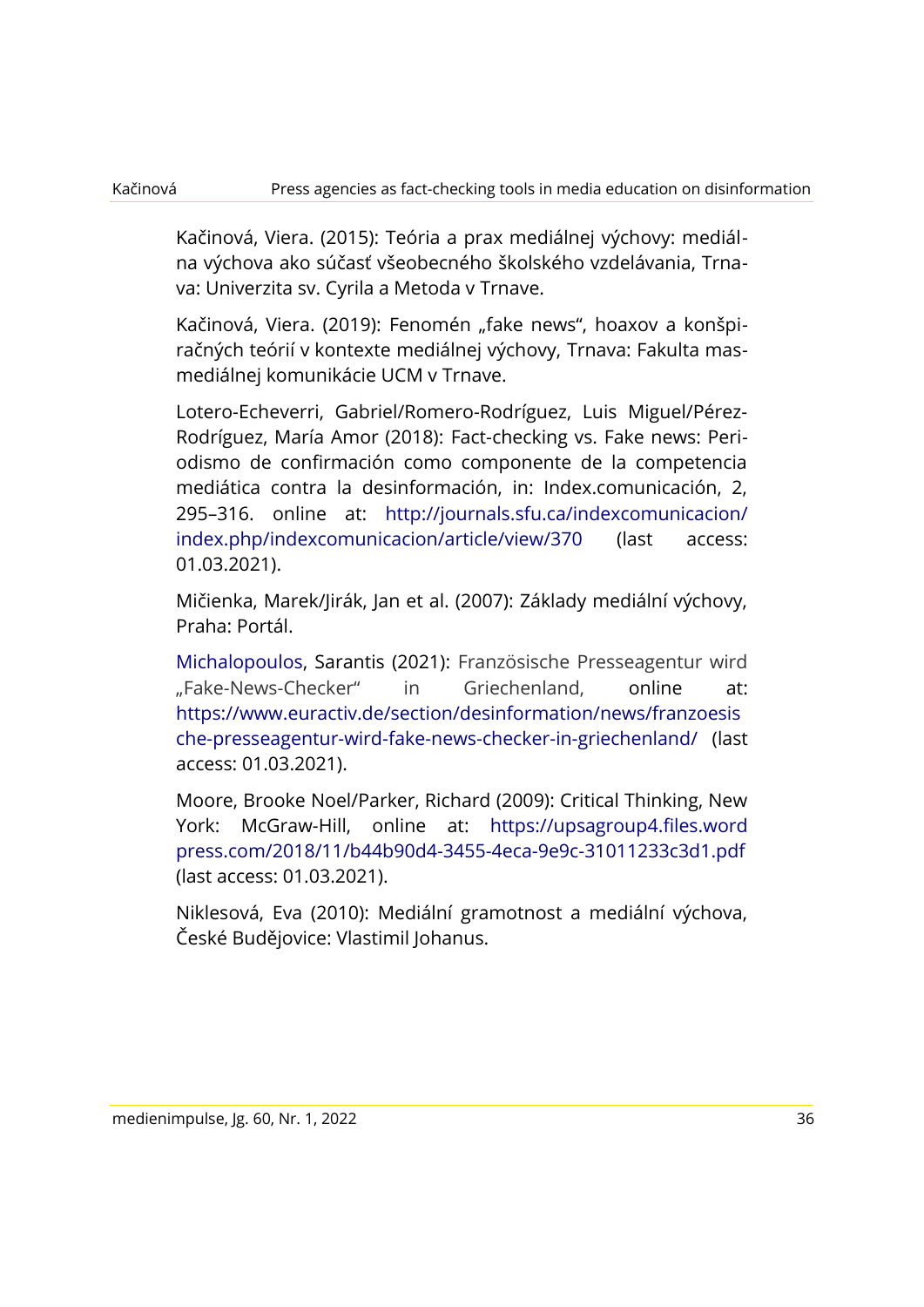Novák, Omdřej (2021): V Praze vznikne jedno z osmi evropských center pro výzkum dezinformací, in: Lupa.cz, 14.5. 2021, online at: https://www.lupa.cz/aktuality/v-praze-vznikne-jedno-z-osmievropskych-center-pro-vyzkum-dezinformaci/ (last access: 01.03.2021).

Nutil, Pavel (2018): Médiá, lži a příliš rychlý mozek: Průvodce postpravdivým světem, Praha: Grada.

Pérez Tornero, José, Manuel/Tayie, Samy Sally /Tejedor, Santiago/Pulido, Cristina. (2018): ¿Cómo afrontar las noticias falseadas mediante la alfabetización periodística? Estado de la cuestión, in: Doxa Comunicación, 26, 211-235, online at: https://revistascientificas.uspceu.com/doxacomunicacion/article/ view/516 (last access: 28.10.2021).

Petranová, Dana (2013): Mediálna výchova, in: Magál, Slavomír/ Matúš, Jozef/Petranová Dana. (Ed.): Masmediálne štúdiá v kocke, Trnava: Fakulta masmediálnej komunikácie UCM v Trnave.

Southwell, Brian G./Thorson, Emily A./Sheble, Laura (Eds.) (2018): Misinformation and mass audiences, Austin: University of Texas Press, in: Guo, Lei/Vargo, Chris I. (2018): "Fake News" and Emerging Online Media Ecosystem: An Integrated Intermedia Agenda-Setting Analysis of the 2016 U.S. Presidential Election, in: Communication Research, 04.06.2018, 1–23, online at: <https://journals.sagepub.com/doi/10.1177/0093650218777177> (last access: 01.03.2021).

TASR (2020a): TASR bude odhaľovať hoaxy v spolupráci s agentúrou AFP, online at: https://www.teraz.sk/slovensko/tasrbude-odhalovat-hoaxy-v-spoluprac/463649-clanok.html? utm\_source=teraz&utm\_medium=organic&utm\_campaign=click& utm\_content=.%253Bs%2523hoaxafp (last access: 01.03.2021).

TASR (2020b): Hoax servis, online at:<https://www.teraz.sk/tag/> hoaxafp?p=12&utm\_source=teraz&utm\_medium=organic&utm\_